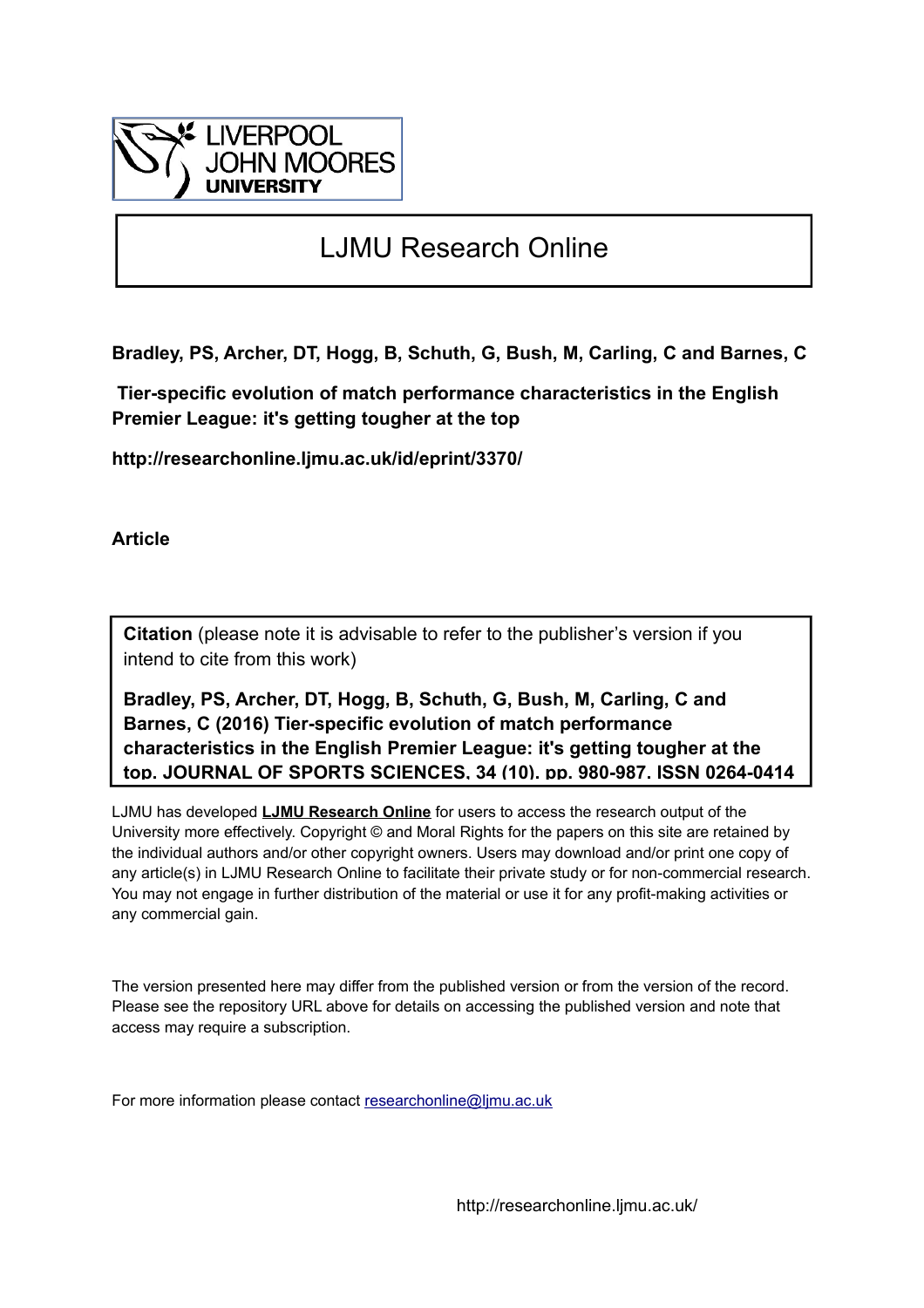# **Tier-Specific Evolution of Match Performance Characteristics in the English Premier League: It's Getting Tougher at the Top**

Running Title: Evolution and League Ranking.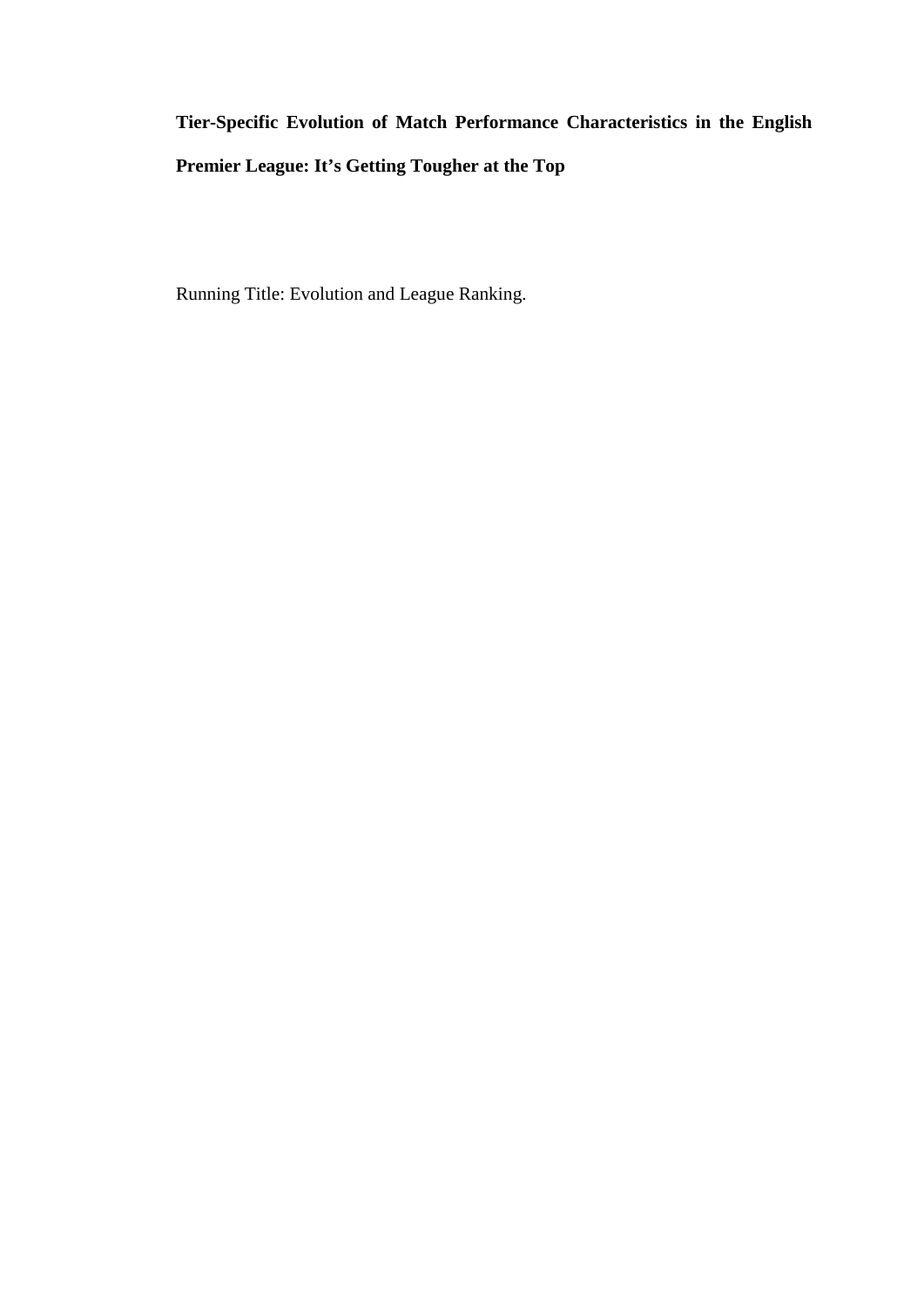#### **Abstract**

This study investigated the evolution of physical and technical performances in the English Premier League (EPL) with special reference to league ranking. Match performance observations (*n*=14700) were collected using a multiple-camera computerised tracking system across seven consecutive EPL seasons (2006-07 to 2012-13). Final league rankings were classified into Tiers: (A)  $1<sup>st</sup>-4<sup>th</sup>$  ranking  $(n=2519)$ , (B)  $5^{th}$ -8<sup>th</sup> ranking (*n*=2965), (C) 9<sup>th</sup>-14<sup>th</sup> ranking (*n*=4448) and (D) 15<sup>th</sup>- $20<sup>th</sup>$  ranking ( $n=4768$ ). Teams in Tier B demonstrated moderate increases in highintensity running distance while in ball possession from the 2006-07 to 2012-13 season (*P*<0.001; Effect Size [ES]: 0.68), with Tiers A, C and D producing less pronounced increases across the same period (*P*<0.005; ES: 0.26, 0.41, 0.33). Large increases in sprint distance were observed from the 2006-07 to 2012-13 season for Tier B (*P*<0.001; ES: 1.21) while only moderate increases were evident for Tiers A, C and D (*P*<0.001; ES: 0.75, 0.97, 0.84). Tier B demonstrated large increases in the number of passes performed and received in 2012-13 compared to 2006-07 (*P*<0.001; ES: 1.32-1.53) with small-to-moderate increases in Tier A (*P*<0.001; ES: 0.30-0.38), Tier C (*P*<0.001; ES: 0.46-0.54) and Tier D (*P*<0.001; ES: 0.69-0.87). The point's difference between Tiers A and B in the 2006-07 season was 8 points but this decreased to just a single point in the 2012-13 season. The data demonstrate that physical and technical performances have evolved more in Tier B than any other Tier in the EPL and could indicate a narrowing of the performance gap between the top two Tiers.

**Keywords**: *Longitudinal, football, standard, passing, sprinting*.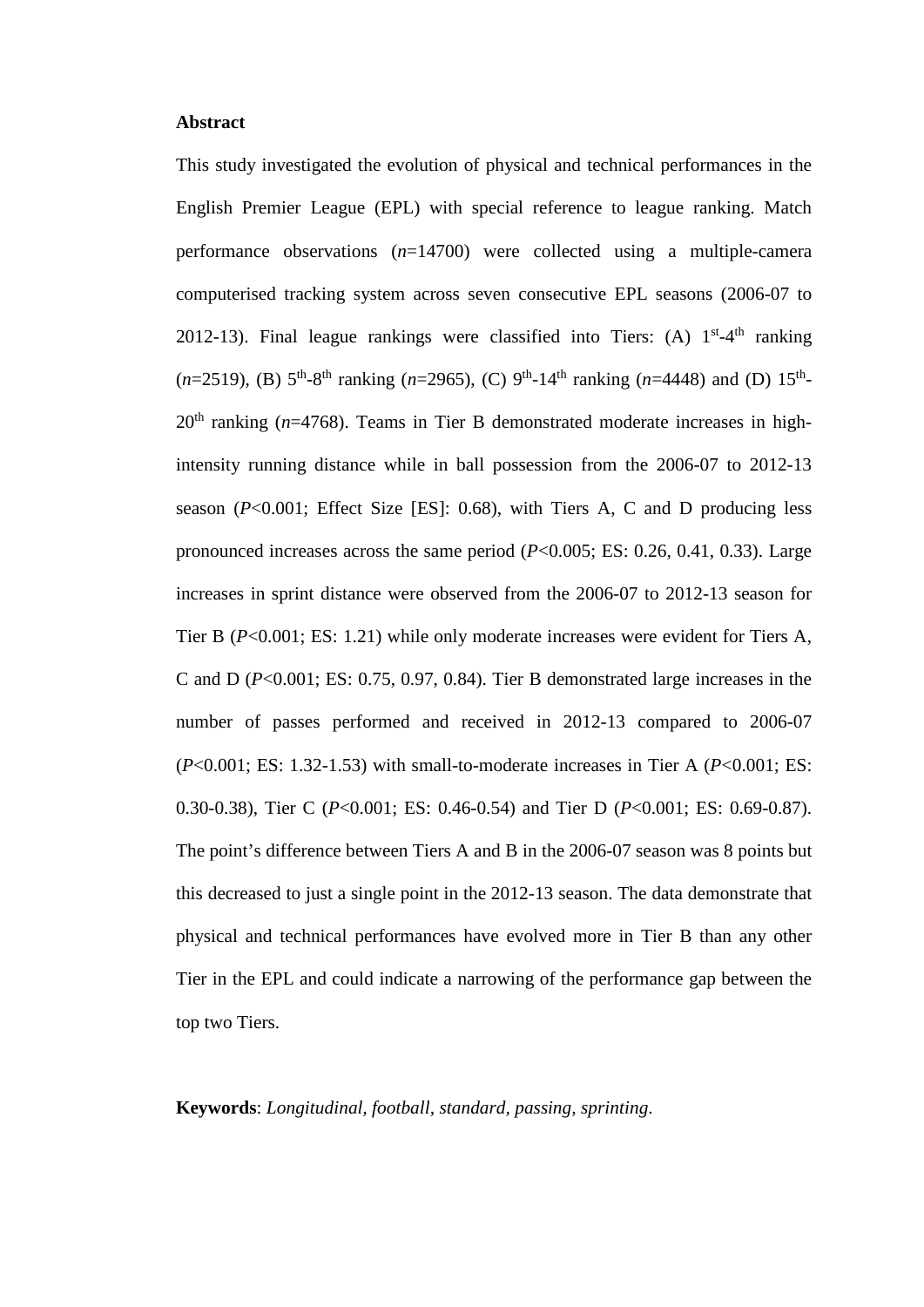#### **Introduction**

Soccer is an intermittent sport with a myriad of physical and technical indicators influencing performance (Stølen, Chamari, Castagna, & Wisløff, 2005). The physical demands of elite match play are well reported with factors such as physical capacity (Krustrup et al., 2003, 2005), context (Castellano, Blanco-Villasenor, & Alvarez, 2011), technical level (Rampinini, Impellizzeri, Castagna, Coutts, & Wisløff, 2009), team formation (Bradley et al., 2011), the standard of opponent (Rampinini, Coutts, Castagna, Sassi, & Impellizzeri, 2007), seasonal period (Mohr, Krustrup, & Bangsbo, 2003; Rampinini et al., 2007), fatigue/pacing (Bradley & Noakes, 2013), surface (Andersson, Ekblom, & Krustrup, 2008) and the environment (Mohr, Nybo, Grantham, & Racinais, 2012) potentially impacting on match running performances. Despite this coverage, there is limited evidence supporting a link between success in soccer and match running performance or physical capacity (Apor, 1988; Mohr et al., 2003; Rampinini et al., 2007). The assertion that league ranking or competitive standard is related to a greater physical capacity or distance covered in matches is far too simplistic (Carling, 2013). For instance, Bradley et al., (2013) demonstrated that players in the 3rd highest league in English soccer covered more high-intensity running distance than those in the  $1<sup>st</sup>$  and  $2<sup>nd</sup>$  highest standard but performed less passes and successful passes. Despite these identified performance differences, the physical capacity of players in these leagues was shown to be similar. Other researchers have suggested that technical rather than physical indicators differentiate between various league rankings and/or competitive standards in elite soccer (Carling, 2013; Castellano et al., 2011). Whilst these groups propose that physical indicators are not associated with league ranking, they do emphasise that they could enable the maintenance of technical proficiency (Carling & Dupont, 2011;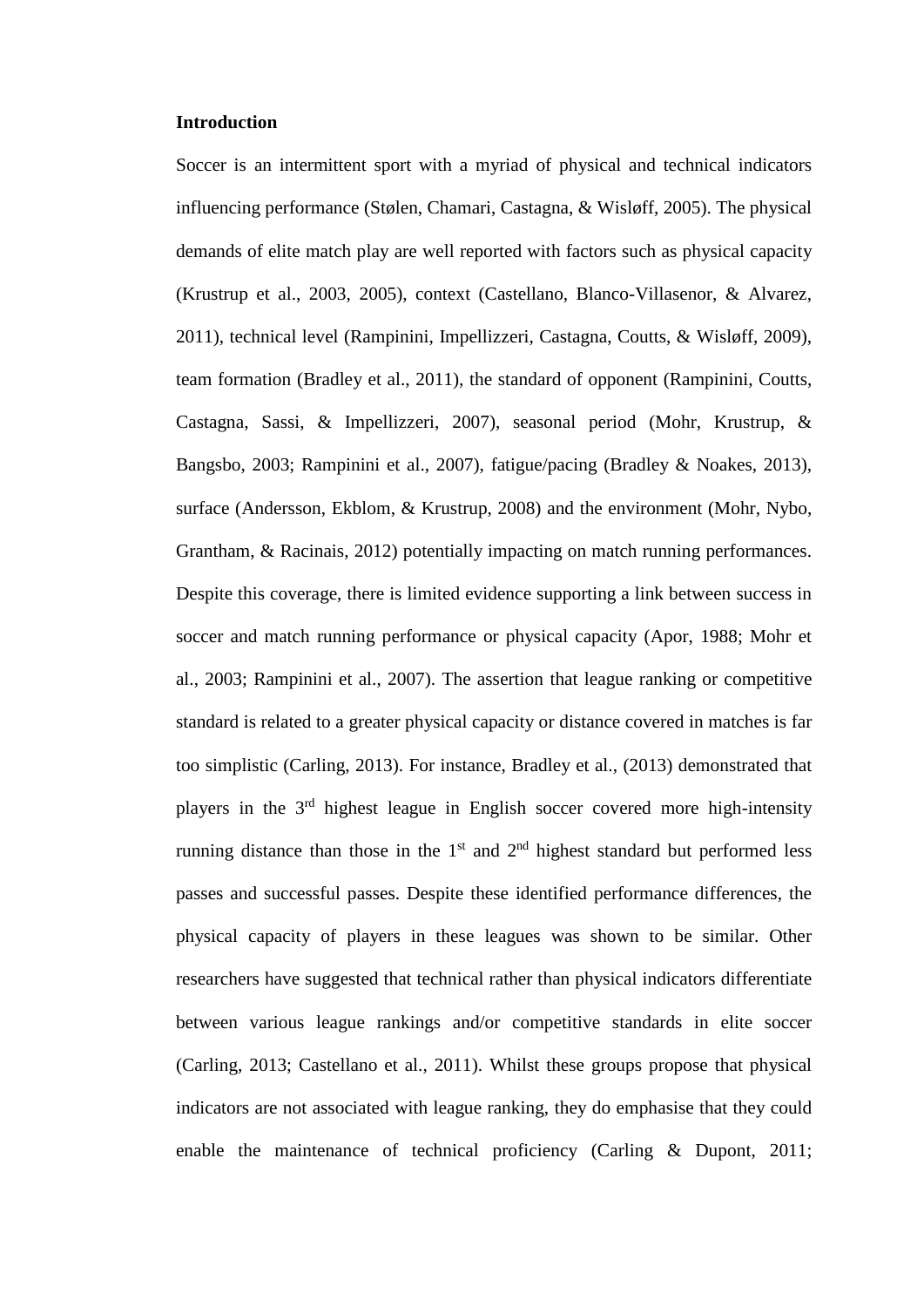Rampinini et al., 2008), and thus should not be ignored as contributors to overall performance. Despite the complex inter-play between physical and technical indicators in elite soccer, no research currently exists that uses an integrated approach to analyse how both have changed across a longitudinal period in relation to league ranking.

The English Premier League (EPL) is arguably one of the most competitive Leagues in the world and over the last decade has undergone substantial change with the distances covered at high-intensity and sprinting increasing by 30-50% and the number of passes rising by 40% (Barnes, Archer, Hogg, Bush, & Bradley, 2014). Similarly, research has found position-specific evolutionary match performance trends in the EPL (Bush, Barnes, Archer, Hogg, & Bradley, 2015), although it seems this series of studies did not account for the influence of playing standard on longitudinal patterns and thus more work in this area is needed. Studies quantifying the evolution of the game usually report the absolute and relative differences in physical and technical indicators across a large number of seasons (Wallace & Norton, 2014; Williams, Lee, & Reilly, 1999). Although this methodological approach may provide some insight into the evolution of game demands (Norton, Craig, & Olds, 1999), it does have limitations. No optimal method exists based on the research literature, but a potential way to gain an understanding of evolving patterns of play is to not only track data trends across a longitudinal period but also quantify progression/regression of selected performance indicators, whilst accounting for final league ranking. Understanding how patterns of game play have evolved for sub-groups within the league may be useful to inform modifications in physical, technical and tactical preparation of players (Barnes et al., 2014; Norton et al., 1999). Moreover, as the EPL generates revenue in the region of £2-3 billion per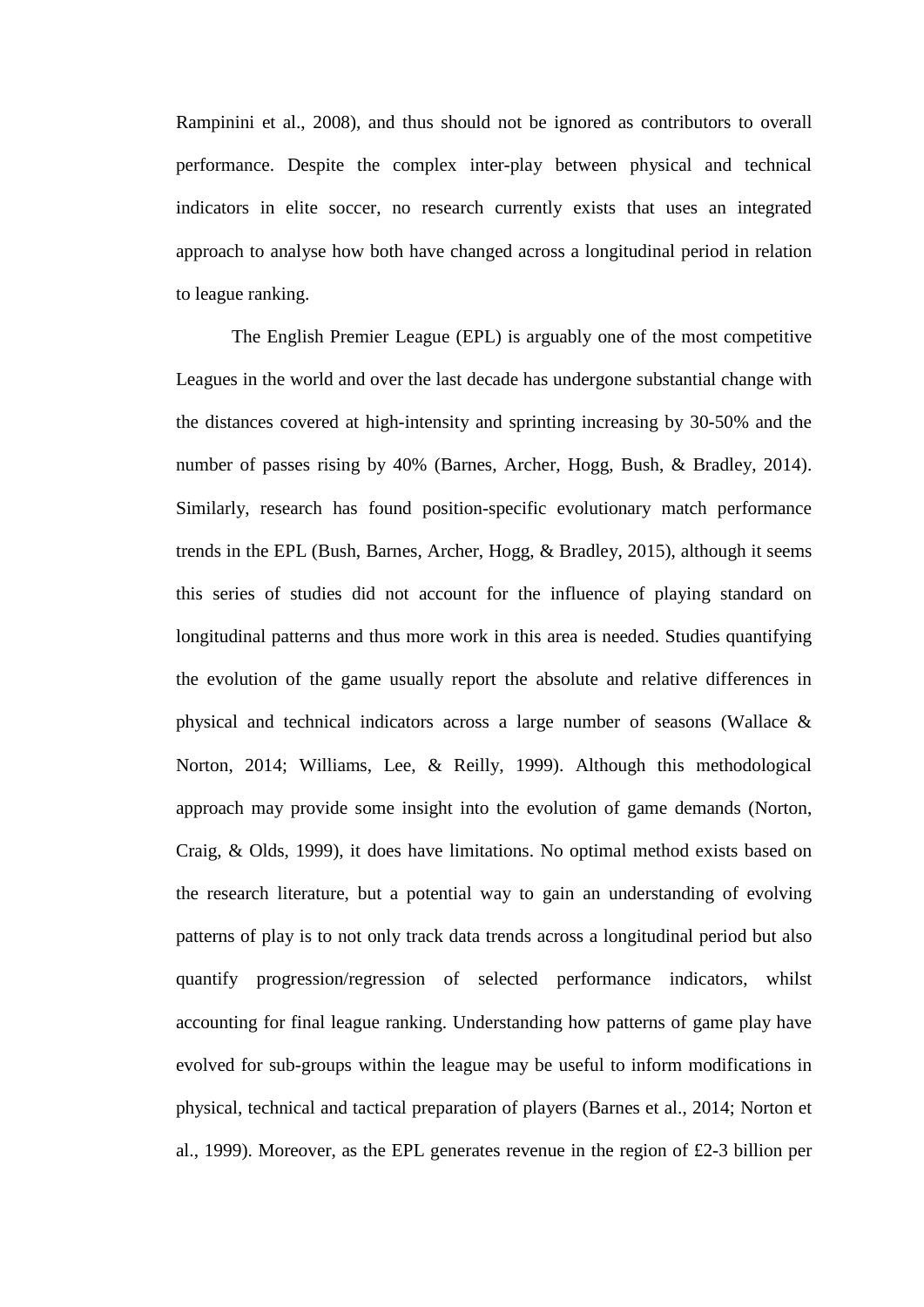season (Deloitte Annual Review of Football Finance, 2013), lower ranked teams will ultimately miss out on sizable financial revenue that could impact on player recruitment and infrastructural development (Oberstone, 2009). Conversely, the rewards of finishing in the top rankings include eligibility to compete in European competition such as the UEFA Champions League (UCL) and Europa League (EL) which can bring both financial and sporting success to clubs enabling further development. Given these identified performance and financial implications, research should determine whether a differential evolution in performance has occurred for sub-tiers within top European Domestic leagues such as the EPL. Thus, this study investigated the evolution of physical and technical performances in the EPL with special reference to final league ranking.

# **Methods**

#### *Match Analysis and Player Data*

Match performance data were collected from seven consecutive EPL seasons (2006- 07 to 2012-13) using a computerised multiple-camera tracking system (Prozone Sports Ltd<sup>®</sup>, Leeds, UK). Players' movements were captured during matches by cameras positioned at roof level and analysed using proprietary software to produce a profile of each player's physical and technical performance. The validity and reliability of this tracking system has been quantified to verify the capture process and data accuracy (Bradley et al., 2007, 2009; Di Salvo et al., 2006, 2007). For instance, the inter-observer coefficient of variation for total distance covered and high-intensity running were  $\langle 2\%$ , with the exception of sprinting, for which it was 3.5% (Bradley et al., 2009). Furthermore, Bradley et al. (2007) observed excellent inter- and intra-observer agreement for the number and type of recorded technical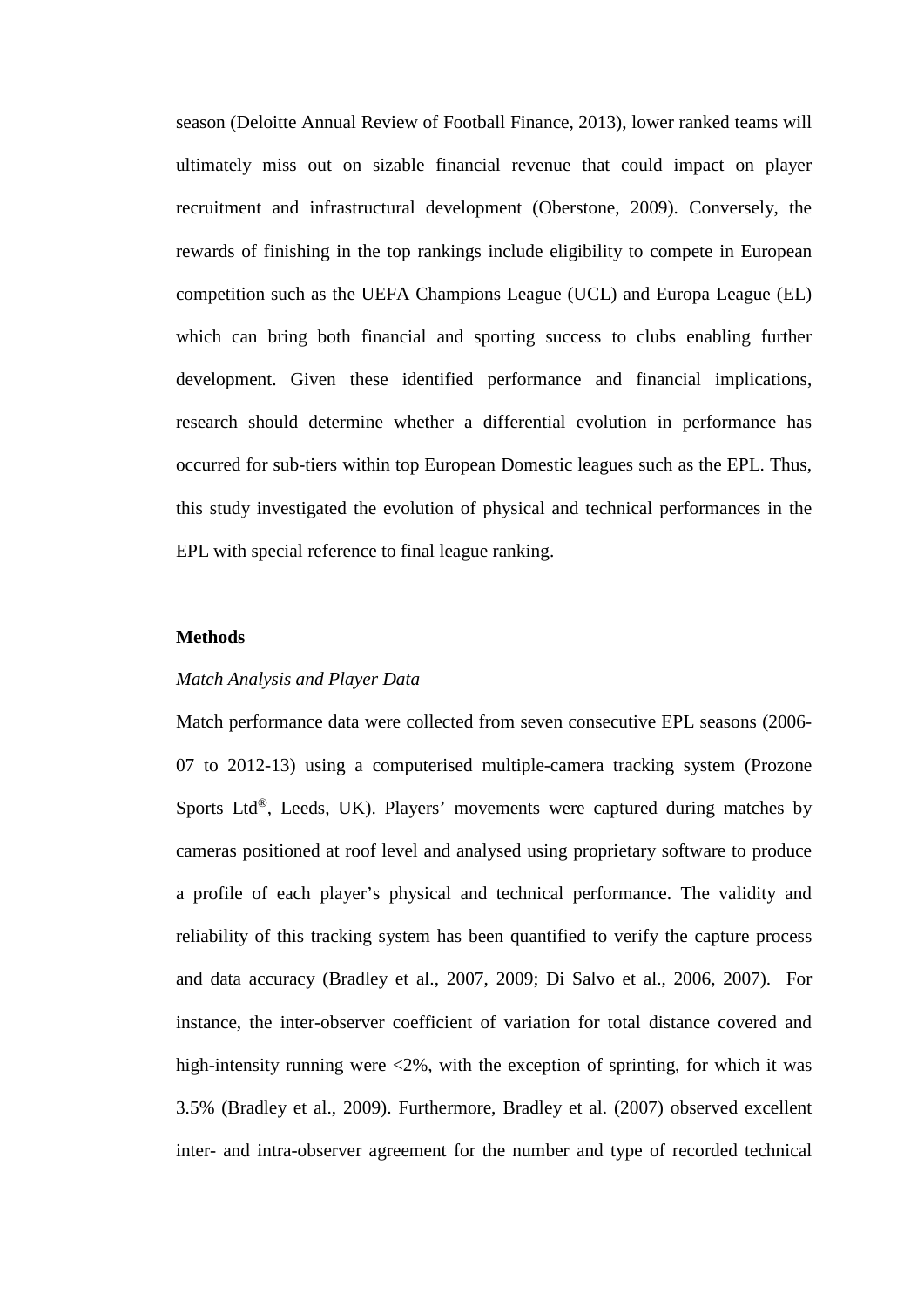events (k>0.9). Ethical approval was obtained from the appropriate institutional committee with Prozone Sports Ltd<sup>®</sup> supplying the data and granting permission to publish.

Data were derived from Prozone's Trend Software and consisted of 1036 individual players across 22846 player observations. Original data files were desensitized and included 33 different teams overall with all 20 teams evaluated in each season. Individual match data were only included for outfield players that had completed the entire 90 min and matches were excluded if a player dismissal occurred (Carling & Bloomfield, 2010). The numbers of observations were substantially different across season (2006-07 to 2012-13), phase of season (Aug-Nov, Dec-Feb, Mar-May), position (Attackers, Central Defenders, Central Midfielders, Full Backs, Wide Midfielders) and location (Home and Away). The original data were re-sampled using a stratification algorithm in order to balance the observations for all factors above, thus minimising errors when applying statistical tests. The re-sampling was achieved using the stratified function in the R package devtools (R Development Core Team) according to the procedures of Wickham & Chang (2013) with 14700 player observations included for further analysis. The reader is referred to Barnes et al. (2014) for a detailed breakdown of the sample.

#### *League Ranking Classifications*

Final league rankings were classified into Tiers: (A)  $1<sup>st</sup>$ -4<sup>th</sup> ranking (*n*=2519), (B)  $5<sup>th</sup>$ - $8^{th}$  ranking (*n*=2965), (C) 9<sup>th</sup>-14<sup>th</sup> ranking (*n*=4448) and (D) 15<sup>th</sup>-20<sup>th</sup> ranking (*n*=4768). League ranking classification is a complex process due to intra- and interseason performance variations but a generic system was used to enable the evolution of league ranking to be explored. Tier A included the top four teams in each season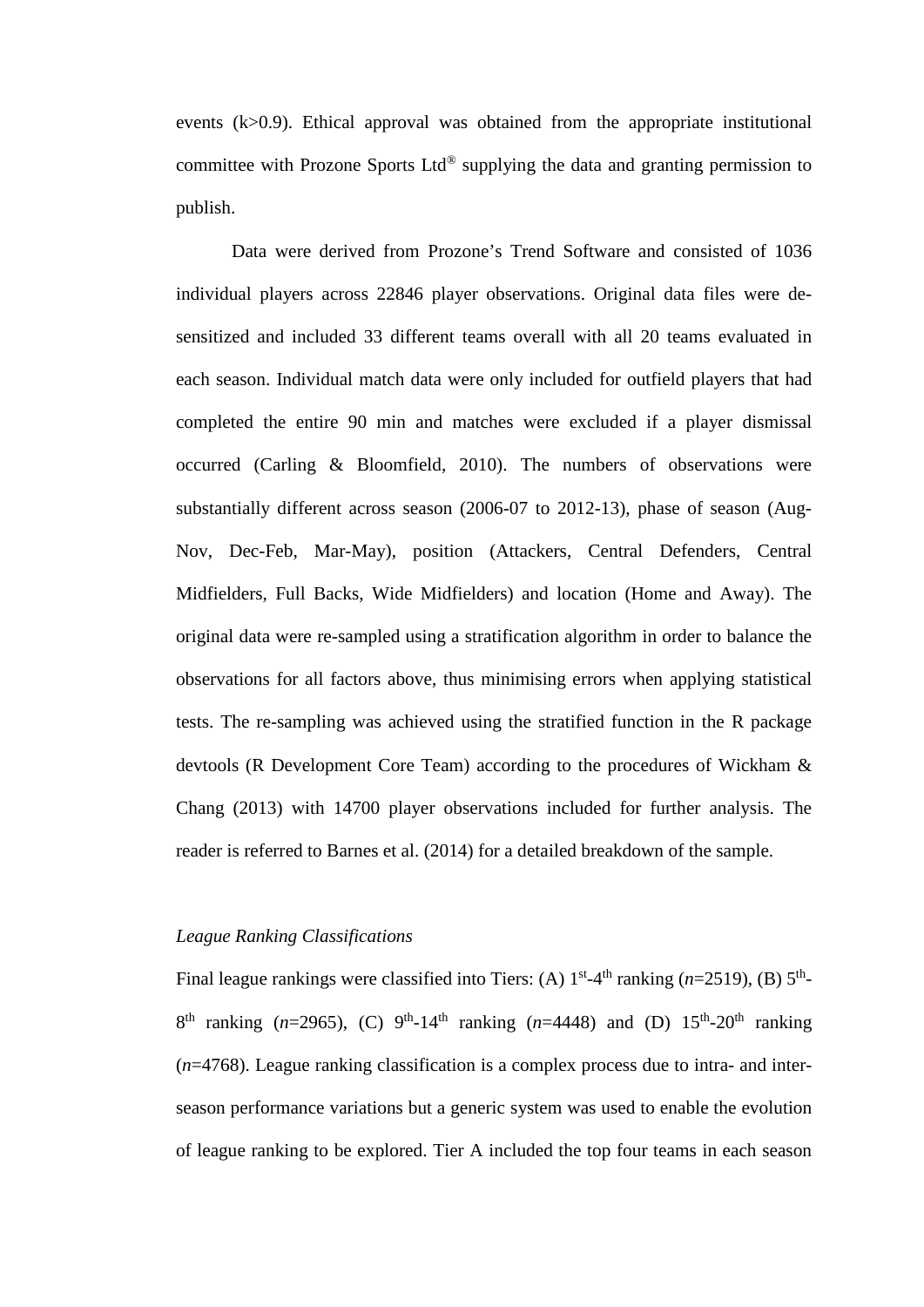that can potentially qualify for the UCL (although not guaranteed automatic qualification), while Tier B encompassed the next four teams that are on the periphery of European qualification through either the UCL or the EL. For Tier A, the top 4 teams in the EPL automatically qualified for the UCL each season except for the 2011-12 season were only the top three teams qualified. This was due to a Tier B team (finishing  $6<sup>th</sup>$ ) that season winning the UCL (automatically qualifying as defending champions). Tier D consisted of the bottom six teams that are typically battling against relegation. Tier C made up the remaining six teams that were not challenging for European qualification or battling relegation. The point's differential between the various Tiers was also calculated in each of the seven EPL seasons.

#### *Match Performance Characteristics*

Physical indicators were coded into the following activities: standing  $(0\n-0.6 \text{ km} \cdot \text{h}^{-1})$ , walking  $(0.7-7.1 \text{ km} \cdot \text{h}^{-1})$ , jogging  $(7.2-14.3 \text{ km} \cdot \text{h}^{-1})$ , running  $(14.4-19.7 \text{ km} \cdot \text{h}^{-1})$ , high-speed running (19.8-25.1 km·h<sup>-1</sup>) and sprinting (>25.1 km·h<sup>-1</sup>; Bradley et al., 2009). Total distance represented the summation of distances in all categories. Highintensity running consisted of the combined distance in high-speed running and sprinting  $(\geq 19.8 \text{ km} \cdot \text{h}^{-1})$  and was separated into three subsets based on the teams' possession status: with (WP) or without ball possession (WOP) and when the ball was out of play. An explosive sprint is where a player enters a sprint immediately after a low-moderate speed activity  $\left($ <19.8 km<sup>-1</sup>) in the previous 0.5 s period, without entering a high-speed run. A leading sprint is where a player enters a sprint from a high-speed run in the previous 0.5 s period (Di Salvo, Gregson, Atkinson, Tordoff, & Drust, 2009). Match analysis included the coding of technical indicators based on the criteria defined by Prozone and included the number of passes, received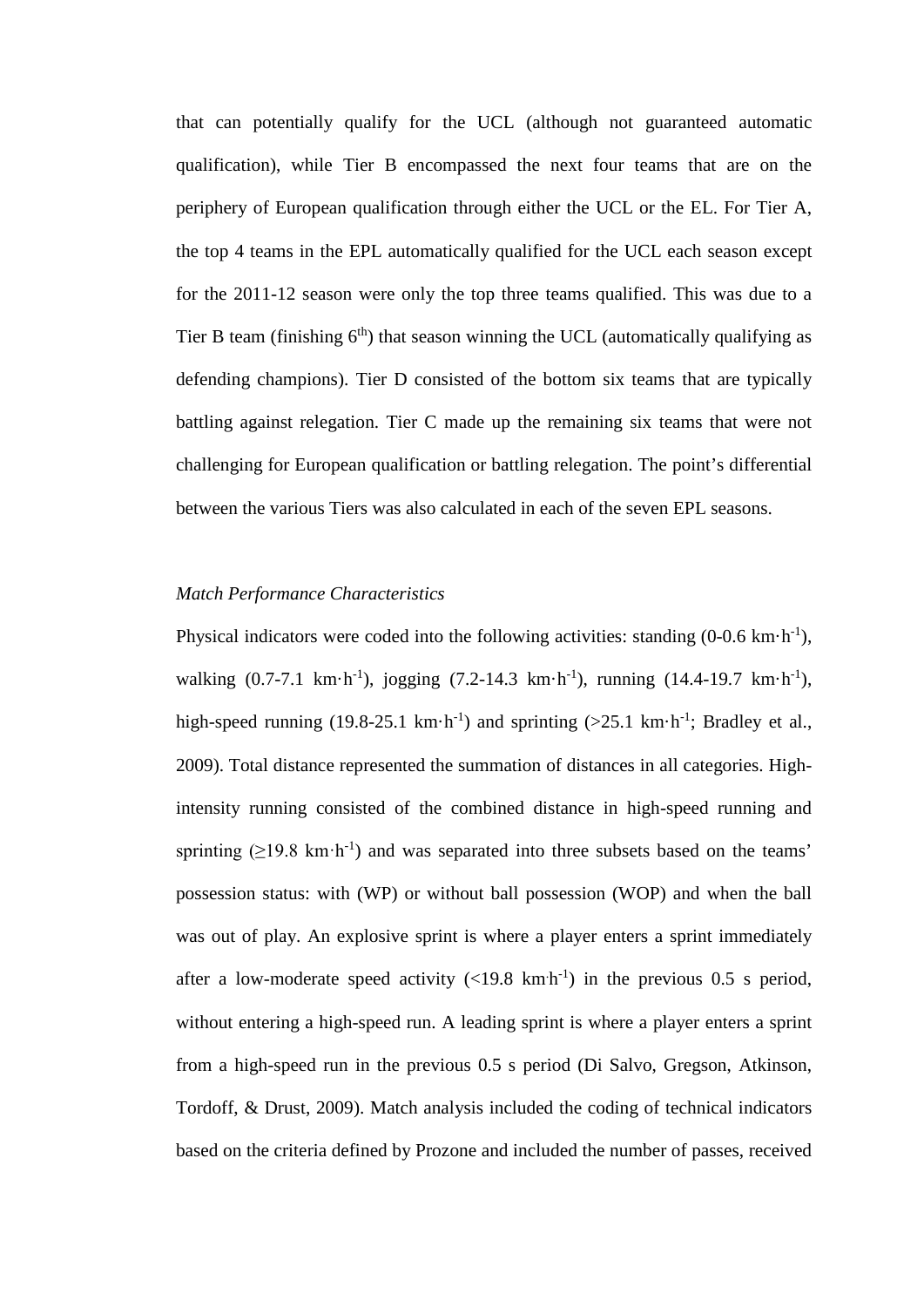passes, successful passes, average touches per possession and individual possessions won/lost (Di Salvo et al., 2007; Hughes et al., 2012). Pass distance referred to the overall length of the pass and was split into short  $(\leq 10 \text{ m})$ , medium (11-24 m) and long  $(>25m)$ .

## *Statistical Analysis*

Two-way independent-measures analysis of variance (ANOVA) with sphericity assumed were undertaken to examine the interaction between tier and season. For every parameter presented in the present study, a significant interaction between these factors was identified (*P*<0.001). Subsequently, one-way independentmeasures analysis of variance (ANOVA) tests with sphericity assumed were used to compare individual data points obtained from each season. Dunnet's *post hoc* tests were used to verify localised differences relative to 2006-07 for each subsequent season with significance set at *P*<0.05. Normality was assessed visually, since even minor deviations from normality can result in data being classified as not normally distributed. This is especially true with very large sample sizes when using standard normality tests such as Kolmogorov-Smirnov. The effect size (ES) was calculated to determine the meaningfulness of the difference, corrected for bias using Hedges formula and presented with 90% Confidence Intervals [CI]. Calculations of absolute change per season for selected indicators were assessed based on the 90% CI of the coefficient of the slope (linear regression). The ES magnitudes were classified as trivial  $(<0.2$ ), small  $(>0.2-0.6)$ , moderate  $(>0.6-1.2)$  and large  $(>1.2)$ ; Batterham & Hopkins, 2006). All analyses were conducted using statistical software (R Development Core Team) and data visualisation was carried out using the ggplot2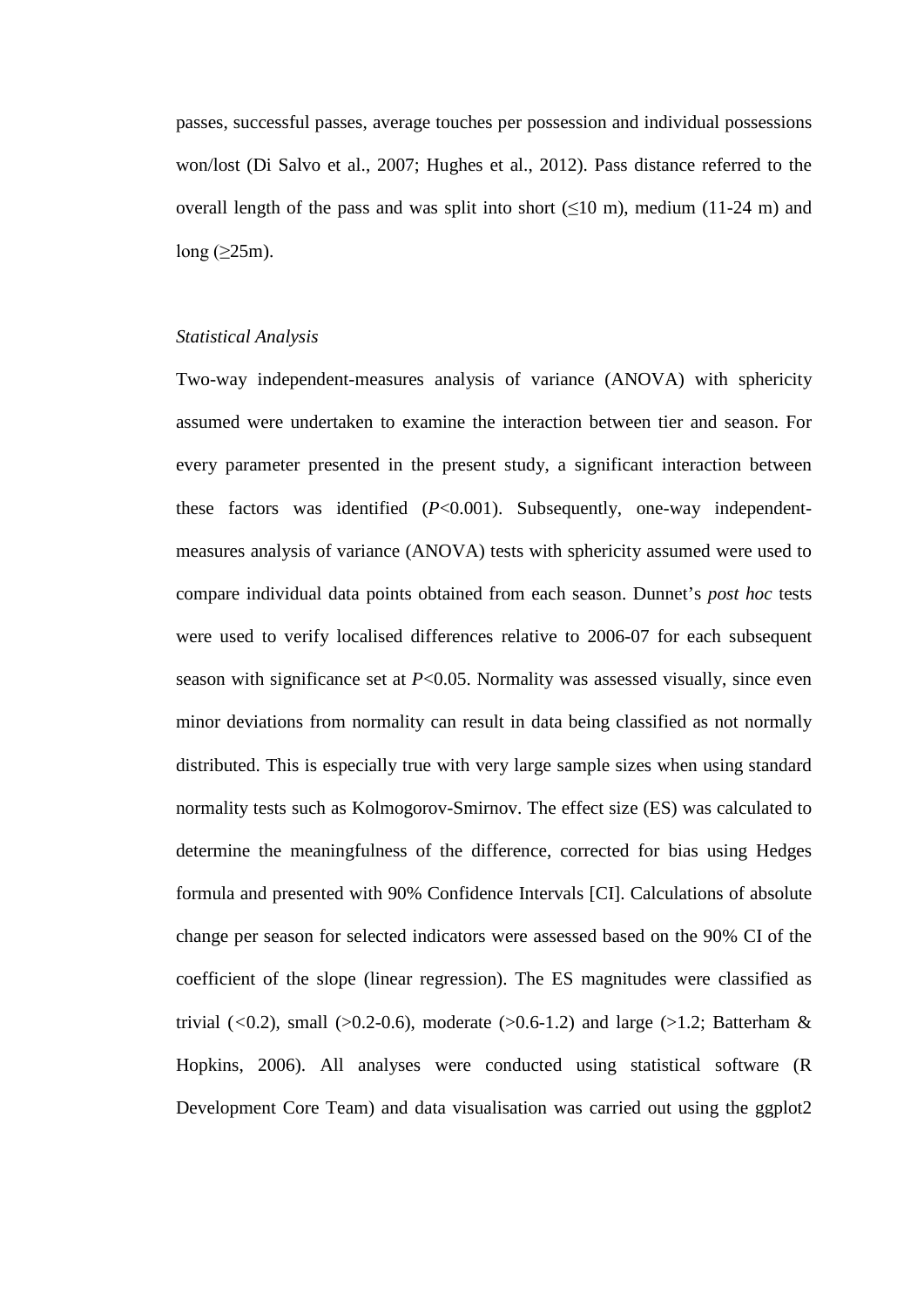package accessed via the Deducer Interface for the R statistical programming language.

# **Results**

#### *Physical Indicators*

Between the 2006-07 and 2012-13 seasons, moderate increases in high-intensity running distance were observed for all Tiers (Figure 1A, *P*<0.001; ES 0.81 [CI 0.76- 0.87]), equivalent to 36 (CI 34–38) m·year<sup>-1</sup> for each player. Increases in highintensity running WP were moderate for Tier B (Figure 1B, *P*<0.001; ES 0.68 [CI 0.57-0.79]) and small for Tiers A, C and D (*P*<0.005; ES 0.26 [CI 0.13-0.38], 0.41 [CI 0.31-0.51] and 0.33 [CI 0.24-0.41], respectively). These increases were equivalent to 10 (CI 5-15) m·year<sup>-1</sup>, 24 (CI 20-28) m·year<sup>-1</sup>, 13 (CI 10-16) m·year<sup>-1</sup> and 9 (CI 7-12) m·year<sup>-1</sup>, for Tiers A-D, respectively. Tiers A, B, C and D illustrated moderate increases in high-intensity running WOP across the seven seasons (*P*<0.001; ES: 1.00 [CI 0.86-1.13], 0.67 [CI 0.56-0.78], 0.84 [CI 0.74-0.94], 0.67 [CI 0.58-0.76], respectively). Large increases in sprint distance were observed from the 2006-07 to 2012-13 season for Tier B (Figure 1C, *P*<0.001; ES: 1.21 [CI 1.09- 1.33]), with moderate corresponding increases for Tiers A, C and D (*P*<0.001; ES: 0.74 [CI 0.61-0.87], 0.95 [CI 0.84-1.05] and 0.84 [CI 0.75-0.93], respectively). These increases were equivalent to 17 (CI 15-19) m·year<sup>-1</sup>, 21 (CI 19-23) m·year<sup>-1</sup>, 16 (CI 15-18) m·year<sup>-1</sup> and 14 (CI 12-15) m·year<sup>-1</sup>, for Tiers A-D, respectively. A large increase in the total number of sprinting actions was found for all Tiers from the 2006-07 to 2012-13 seasons (*P*<0.001; ES: 1.20 [CI 1.07-1.34], 1.74 [CI 1.61- 1.87], 1.41 [CI 1.30-1.52], 1.44 [CI 1.35-1.54] for A-D, respectively). These increases were equivalent to 3.7 (CI 3.4-4.0), 4.3 (CI 4.0-4.6), 3.9 (CI 3.6-4.1) and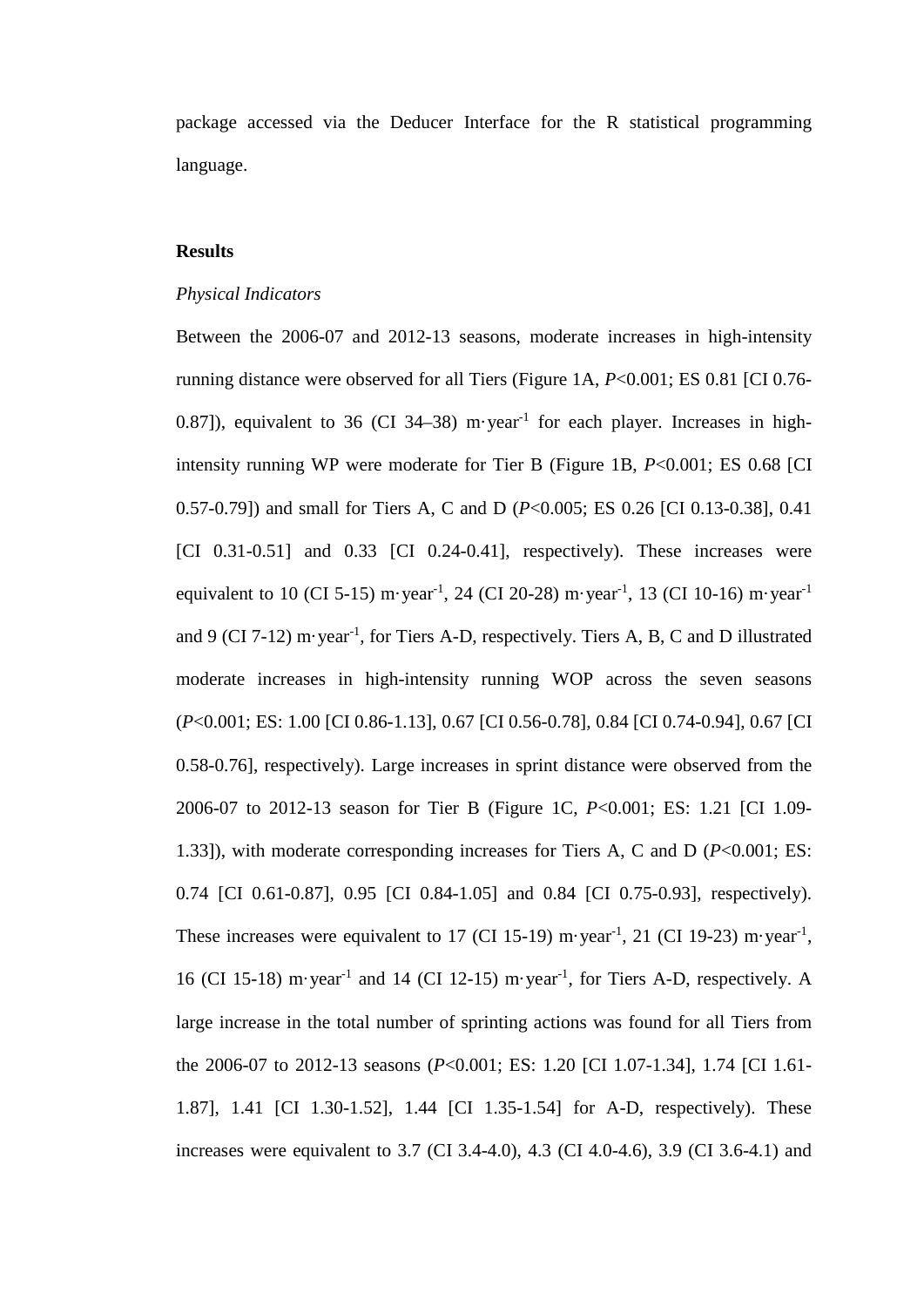3.3 (CI 3.1-3.5) more sprints per year, for Tiers A-D, respectively. For all Tiers the number of leading sprints demonstrated moderate increases ( $P < 0.001$ ; ES: 0.80 [CI] 0.67-0.93], 1.14 [CI 0.02-1.25], 0.91 [CI 0.81-1.02], 0.83 [CI 0.74-0.92] for A-D, respectively), equivalent to 1.4 (CI 1.3-1.4) more leading sprints per year. In comparison, large increases in the number of explosive sprints were observed (*P*<0.001; ES 1.44 [CI 1.30-1.58], 2.01 [CI 1.88-2.14], 1.73 [CI 1.62-1.85] and 1.89 [CI 1.79-2.00], for tiers A-D, respectively), equivalent to 2.4 (CI 2.3-2.4) more explosive sprints being performed per year. In relative terms, the proportion of explosive sprints increased by moderate to large magnitudes over the 7-season period (*P*<0.001; ES 1.02 [CI 0.88-1.15], 1.36 [CI 1.24-1.48], 1.36 [CI 1.25-1.46] and 1.36 [CI 1.26-1.46], for A-D, respectively). Average distance covered per sprint decreased from 2006-07 to 2012-13 by a moderate magnitude for all Tiers (*P*<0.001; ES: 0.76 [CI 0.63-0.89], 0.88 [CI 0.77-1.00], 0.96 [CI 0.86-1.06], 0.93 [CI 0.84- 1.02], for A-D respectively), with an overall 0.16 (CI 0.15-0.16) m decrease in the average distance covered during each sprint per year across the seven seasons.

# *Technical Indicators*

A large increase was observed in Tier B for the number of passes performed  $(38\pm16)$ vs. 21±10, *P*<0.001; ES: 1.34 [CI 1.22-1.46]) and received (32±14 vs. 15±8, *P*<0.001; ES: 1.56 [CI 1.43-1.68]) in the 2012-13 compared to the 2006-07 season. This was equivalent to an increase of 2.8 (CI 2.6-3.0) passes made and 2.7 (CI 2.6- 2.9) passes received per year in Tier B. In contrast, only small-to-moderate increases were evident for passes performed and received in Tier A  $(45\pm19 \text{ vs. } 40\pm15,$ *P*<0.001; ES: 0.30 [CI 0.19-0.41] and 38±17 [CI 0.24-0.44] vs. 33±14, *P*<0.001; ES: 0.38 [CI 0.25-0.50]), Tier C (33±17 vs. 27±12, *P*<0.001; ES: 0.45 [CI 0.35-0.55] and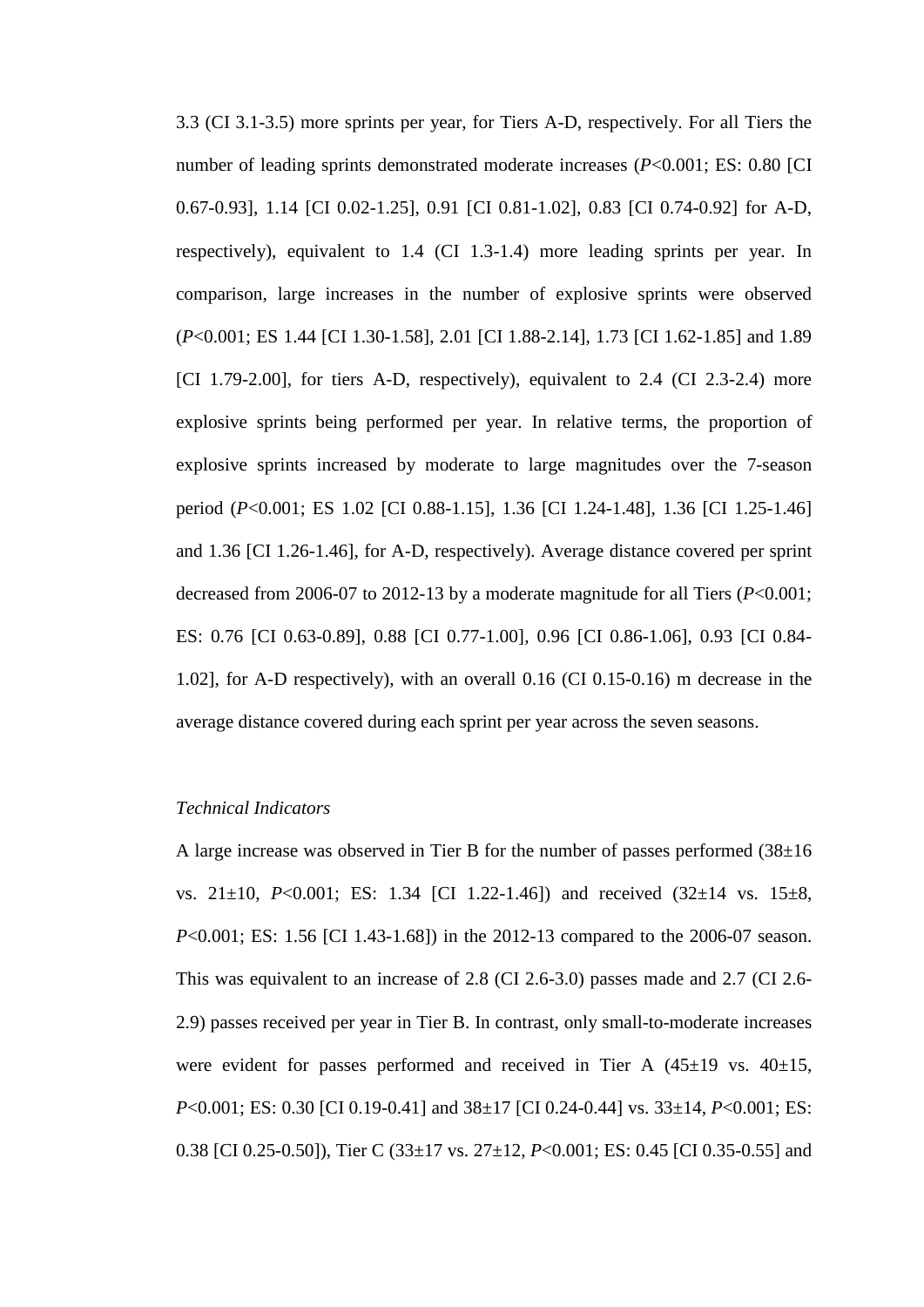$27\pm14$  vs.  $20\pm11$ ,  $P<0.001$ ; ES: 0.53 [CI 0.43-0.63]) and Tier D (30 $\pm14$  vs.  $21\pm11$ , *P*<0.001; ES: 0.70 [CI 0.61-0.79] and 24±12 vs. 15±9, *P*<0.001; ES: 0.88 [CI 0.79- 0.97]), respectively. These increases were equivalent to 0.9 (CI 0.6-1.2), 1.2 (CI 1.0- 1.4) and 1.5 (CI 1.3-1.6) additional passes per year being made and to 1.1 (CI 0.8- 1.3), 1.2 (CI 1.1-1.4) and 1.5 (CI 1.4-1.7) additional passes being received per year for Tiers A, C and D, respectively. A moderate increase in the percentage of successful passes was observed in 2012-13 compared to 2006-07 for Tier B (83.9±8.6 vs. 74.6±12.9%; *P*<0.001; ES: 0.84 [CI 0.72-0.95]) and Tier D (81.4±11.3 vs. 73.2±13.4%; *P*<0.001; ES: 0.66 [CI 0.57-0.75]), equivalent to 1.5 (CI 1.3-1.6) and 1.4 (CI 1.3-1.6) percent improvement per year. Small increases in pass success rates were observed for Tier A (87.3±7.7 vs. 84.3±8.5%; *P*<0.001; ES: 0.38 [CI 0.25-0.50]) and Tier C (82.2±10.3 vs. 78.1±11.3%; *P*<0.001; ES: 0.38 [CI 0.28- 0.48]; Figure 2), equivalent to 0.7 (CI 0.5-0.8) and 0.7 (CI 0.6-0.9) annual percentage increase, respectively. The percentage of players with a pass success rate of less than 70% reduced from 7.2 to 3.1% (Tier A), 30.5 to 6.2% (Tier B), 21.0% to 11.5% (Tier C) and 34.7 to 13.4% (Tier D) between 2006-7 to 2012-13 (Figure 2).

Whilst the number of short (Table 1, *P*<0.001; ES: 1.06 [CI 0.94-1.17]) and medium passes (*P*<0.001; ES: 1.32 [CI 1.20-1.44]) in Tier B followed a similar pattern to total passes with moderate-to-large increases, the number of long passes increased by only a small magnitude from  $6±4$  vs.  $7±5$  ( $P<0.001$ ; ES 0.30 [CI 0.19-0.41]). The number of short, medium and long passes increased annually by 0.8 (CI 0.7-0.9), 1.8 (CI 1.7-2.0), 0.2 (CI 0.2-0.3) for Tier B, respectively. However, less pronounced changes were evident for Tiers A, C and D for the number of short (*P*<0.001; ES: 0.48 [CI 0.35-0.61], 0.34 [CI 0.24-0.44], 0.65 [CI 0.56-0.74]) and medium passes (*P*<0.05; ES: 0.21 [CI 0.09-0.34], 0.46 [CI 0.36-0.56], 0.70 [CI 0.61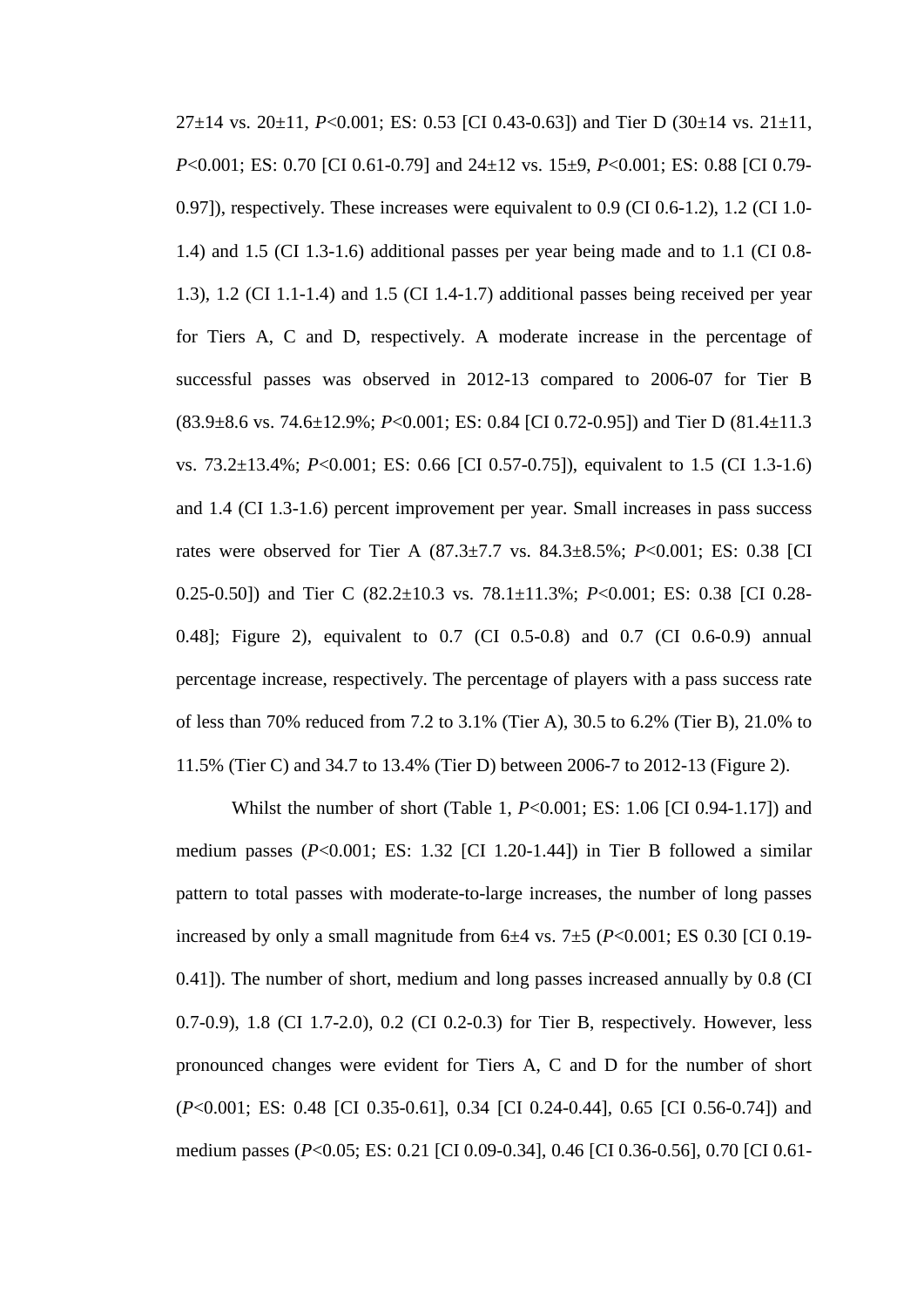0.79]). This was equivalent to an annual increase of 0.5 (CI 0.4-0.6), 0.3 (CI 0.2-0.3), 0.5 (CI 0.4-0.5) for short passes and 0.5 (CI 0.3-0.7), 0.8 (CI 0.7-0.9), 0.9 (CI 0.8- 1.0) for medium passes in Tiers A, C and D, respectively. Additionally, there were minimal changes in the number of long passes across time for Tiers A, C and D.

# *Points Differential Between League Ranking Classifications*

The demarcation line between Tiers A-B  $(4<sup>th</sup>$  vs  $5<sup>th</sup>$  ranking) in the 2006-07 season was 8 points but this decreased to just 1 point in the 2012-13 season while Tiers B-C ( $8<sup>th</sup>$  vs  $9<sup>th</sup>$  ranking) and Tiers C-D ( $14<sup>th</sup>$  vs  $15<sup>th</sup>$  ranking) differed by <3 points across the same seasons. The average number of points accumulated by all teams in Tiers A and B in the 2006-07, 2007-08 and 2008-09 seasons indicated that the differential between Tiers A and B was 23 points on average but in the 2010-11, 2011-12, 2012- 13 seasons it decreased to 18.3 points on average. In contrast, the average points differentials between Tiers B and C in the 2006-07, 2007-08 and 2008-09 seasons (11.7 points) were similar to the average of the 2010-11, 2011-12, 2012-13 seasons (13 points). For Tiers C and D, the points differential generally decreased from an average of 12.3 points in 2006-07, 2007-08 and 2008-09 seasons to 9.3 points on average in the 2010-11, 2011-12, 2012-13 seasons (Figure 3A). Based on linear regression analysis for changes over time within each Tier, teams finishing in Tier A accrued on average 0.42 fewer points season-on-season, with those finishing in Tier B amassing 0.32 points more per season. Similarly, Tier C clubs achieved 0.31 fewer points per season whilst those in Tier D accrued 0.20 points more (Figure 3B). Overall, these data would tend to indicate that the points differential between Tiers A and B and between Tiers C and D decreased over the seven seasons in question.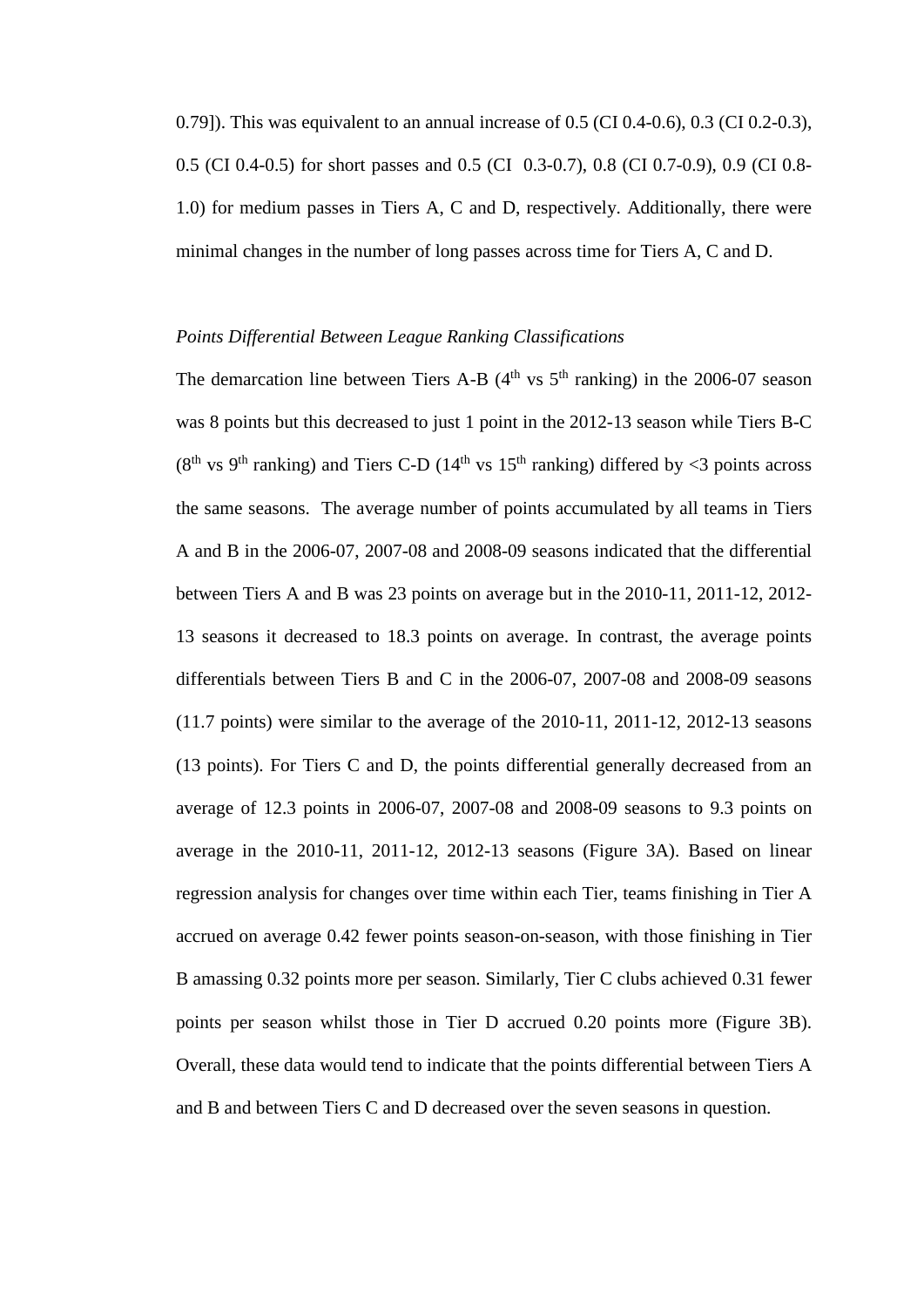#### **Discussion**

The present study is the first to map the evolution of physical and technical parameters related to final EPL ranking and builds on the findings from recent longitudinal studies (Barnes et. al., 2014; Bush et al., 2015). It was envisaged that the present study would improve our understanding of evolving patterns of play according to final league ranking and which potentially differentiate contemporary performance.

For all Tiers, the most pronounced increases in physical performance were for the explosive metrics such as high-intensity running and sprinting. Between the 2006-07 and 2012-13 seasons, the greatest relative increase in high-intensity running distance was observed for Tier B (37%), followed by Tiers A, C and D (33, 32 and 23%, respectively). Similar trends were also observed for explosive metrics when year-on-year changes were calculated discounting that a one off-season had caused the patterns observed between Tiers A-D. This finding is particularly relevant as the distance covered at high-intensity is a useful measure of physical performance during match play given its association with physical capacity and its ability to demarcate between position and gender (Bradley et al., 2011, 2014; Krustrup et al., 2003, 2005). Furthermore, the reported increase for high-intensity running distance across all Tiers lies outside the reported inherent match-to-match variability for this variable in the EPL (Bush, Archer, Hogg & Bradley, 2015; Gregson, Drust, Atkinson, & Di Salvo, 2010). Thus, it is reasonable to conclude that the physical demands of the EPL have evolved for all Tiers, albeit at different rates.

The data demonstrates that all Tiers covered more high-intensity running distance in possession of the ball during the 2012-13 compared to 2006-07 season. However, noticeable inter-tier differences are evident, with Tier A increasing by just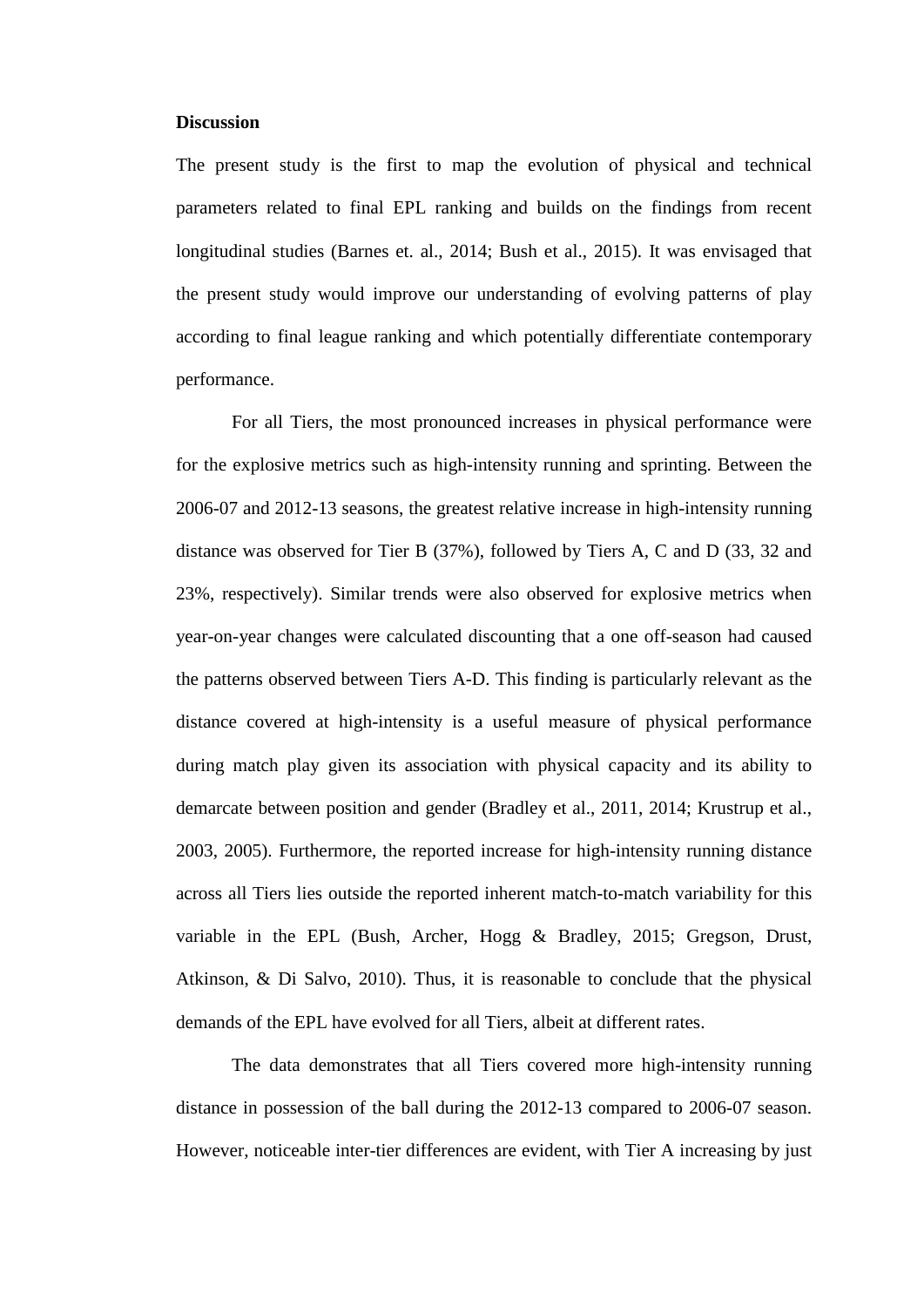15% whereas Tier B increased by 50%. Indeed, whereas at the start of the study, Tier A teams covered markedly greater high-intensity running distances in possession of the ball than Tier B, by 2012-13 distances covered were virtually identical. This observation is perhaps mirrored by the fact that, over the period of the study, distances covered out of possession of the ball by Tier A clubs increased by 43% with Tier B, C and D clubs increasing by 26, 35 and 26%, respectively. This could be reflective of a reduction in tactical and territorial dominance of Tier A clubs relative to those finishing in Tier B or simply that the top clubs are unafraid of leaving possession to lower-ranked peers as they feel they have the physical, tactical and/or technical ability to cope. It could however, also be indicative of Tier A clubs being more technically and tactically efficient in possession of the ball than their lower Tier counterparts, with a resultant reduction in non-productive high-intensity efforts. The reader should be aware of the descriptive nature of the current study and that the above reasons have yet to be verified within the literature and thus future research should continue to examine the impact these technical and tactical factors have on physical metrics. This trend seems to be an evolutionary shift in the highintensity running patterns in Tiers A and B, but the general trend that higher ranked teams cover more high-intensity running while in possession of the ball compared to lower ranked teams (Di Salvo et al., 2009; Rampinini et al., 2009) still holds true when observing trends across Tiers A-B versus C-D in the 2012-13 season.

The number of sprints and the distance covered sprinting increased dramatically between 2006-07 and 2012-13. The patterns across Tiers mirrored those found for high-intensity running, with the most marked increase in sprinting distance (70%) and number of sprints (107%) found within Tier B. The relatively greater increase in the number of sprints to distance covered sprinting for all Tiers is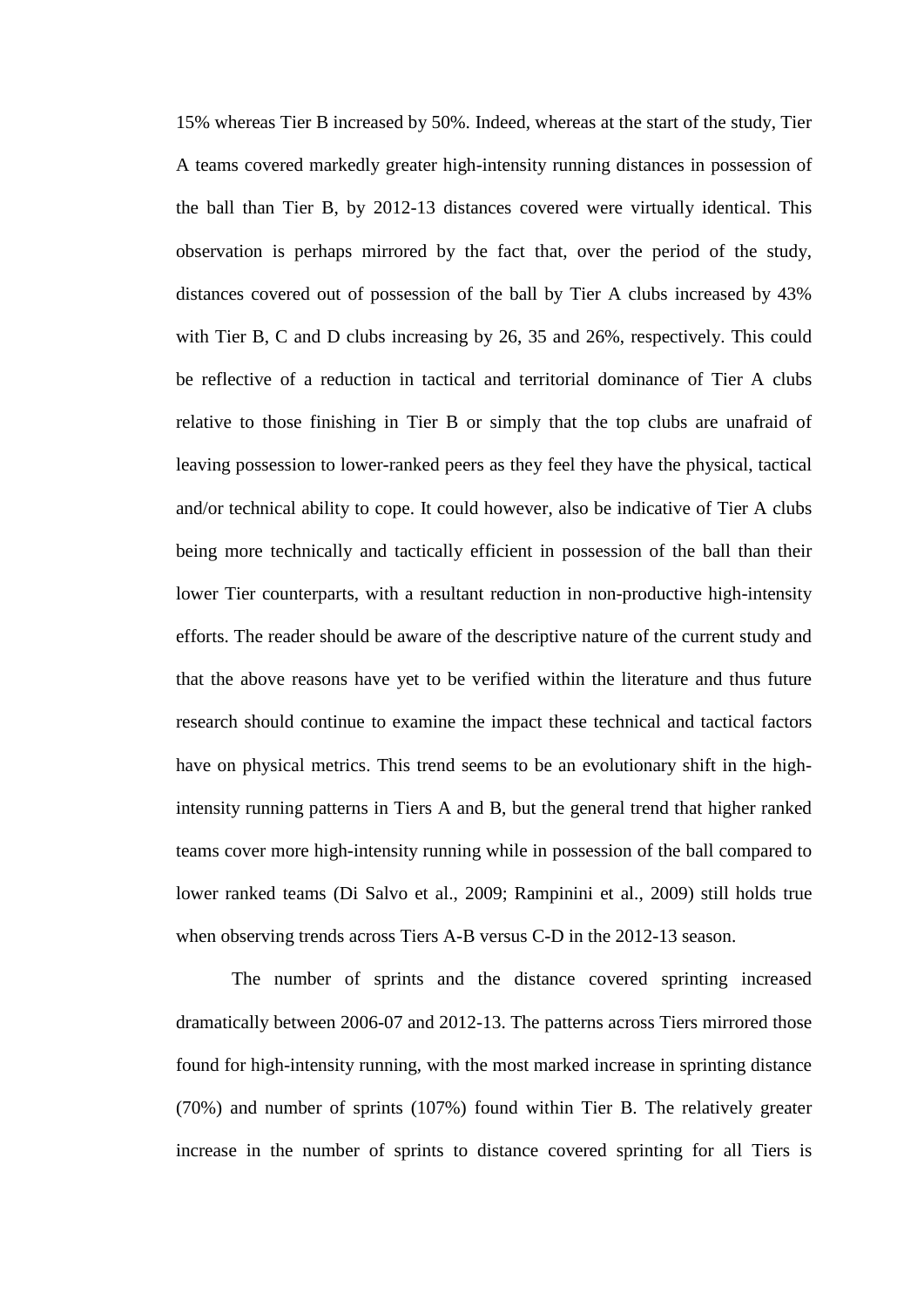reflective of the fact that average distance per sprint decreased between 2006-07  $(6.8-7.0 \text{ m})$  and  $2012-13$   $(5.8-6.0 \text{ m})$ . This has implications for developing training that not only mimics these short intense bouts but also conditioning to cope with rapid accelerations and decelerations to reduce the propensity of injury (Petersen, Thorborg, Nielsen, Budtz-Jørgensen, & Hölmich, 2011).

It has previously been reported that the absolute number of explosive and leading sprints in match play is position-specific (Di Salvo et al., 2009) and that a position-specific evolution in this sprint profile has occurred (Bush et al., 2015). The present findings demonstrate that the increase in the absolute numbers of leading and explosive sprints is also Tier-specific. Tier B demonstrated the greatest increase in both leading (68%) and explosive (180%) sprints, indicating that the physical performances of clubs in this Tier have evolved to a greater extent than their counterparts. Attributing these findings to any single factor is difficult but they could be related to the style of play/tactical system utilised by Tier B teams as these impact physical performances (Bradley et al., 2011; Bush et al., 2015) or possibly the recruitment of players with more explosive characteristics. Given the sub-maximal nature of soccer, whereby players work well within their physical capacity (Paul, Bradley & Nassis, 2015), the increase in physical performance of Tier B clubs could be related to added incentives to push for a top four position given the financial rewards now afforded to Tier A (Deloitte Annual Review of Football Finance, 2013; Oberstone, 2009). Finally, previous research has proposed an association between volume of sprinting in match play and hamstring injury risk (Small, McNaughton, Greig, Lohkamp, & Lovell, 2009). Although no evidence exists of injury occurrence by Tier, the present data would suggest those playing for clubs finishing in Tier B might have been at greater risk of injury and may therefore benefit more from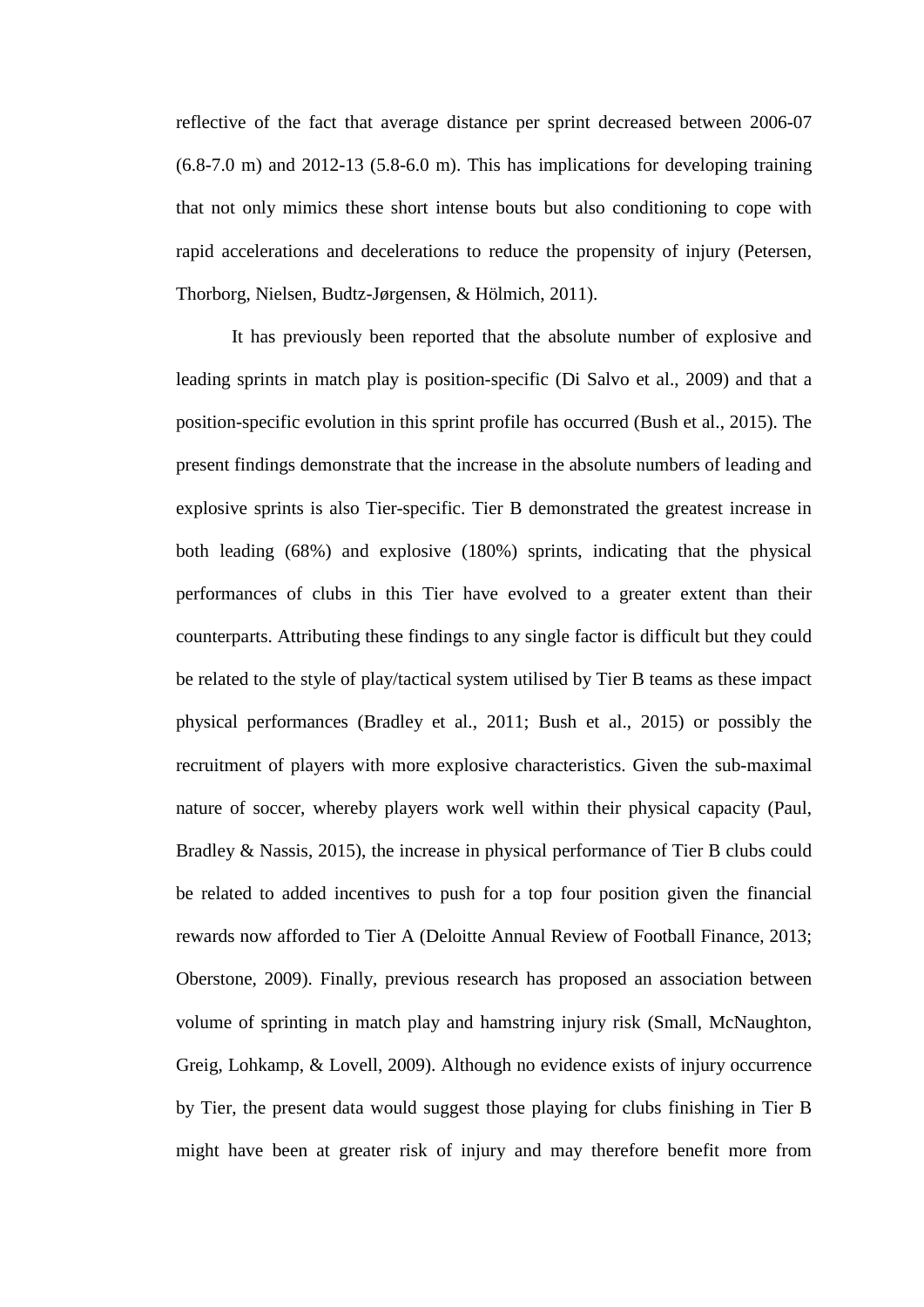appropriate injury prevention strategies but all Tiers should utilise such an approach. Interestingly, although differences between Tiers for increases in absolute numbers of sprints were identified, the relative proportion of explosive sprints was very similar in 2006-07 ( $\sim$ 34-36%) and in 2012-13 ( $\sim$ 44-46%), suggesting homogeneous development across the league.

The addition of technical performance parameters provides a further layer of granularity to this analysis and falls in line with other studies (Barnes et al., 2014; Bush et al., 2015). Over the period of this study, Tier A consistently demonstrated the greatest number of technical events and the highest levels of technical performance (e.g. number of passes and successful passes), a rather unsurprising fact given that we would normally expect the most technically competent teams to finish highest in the league. In season 2006-07, Tier A recorded almost double the number of passes made (40) and passes received (32) than Tiers B (21 and 15, respectively), C (27 and 20, respectively) and D (21 and 15, respectively). However, over the seven season period of this study the greatest increases in these parameters (81% and 113% for passes made and passes received, respectively) was demonstrated by Tier B, resulting in the technical performance gap between Tier A and Tier B being significantly reduced. This is further supported by improvements in Tier B's pass success rate (12%) and numbers of short (50%) and medium (50%) passes. These developments are greater than for Tier A (4, 33 and 13%, respectively), Tier C (5, 13 and 36%, respectively) and Tier D (11, 38 and 45%, respectively). In addition, the percentage of player occurrences with a passing success rate of < 70%, identified as a minimum requirement in elite soccer (Dellal et al., 2011) decreased dramatically over the seven seasons, most notably in Tier B where it reduced from 31 to 6%. The convergence of Tiers A and B in relation to technical performance is somewhat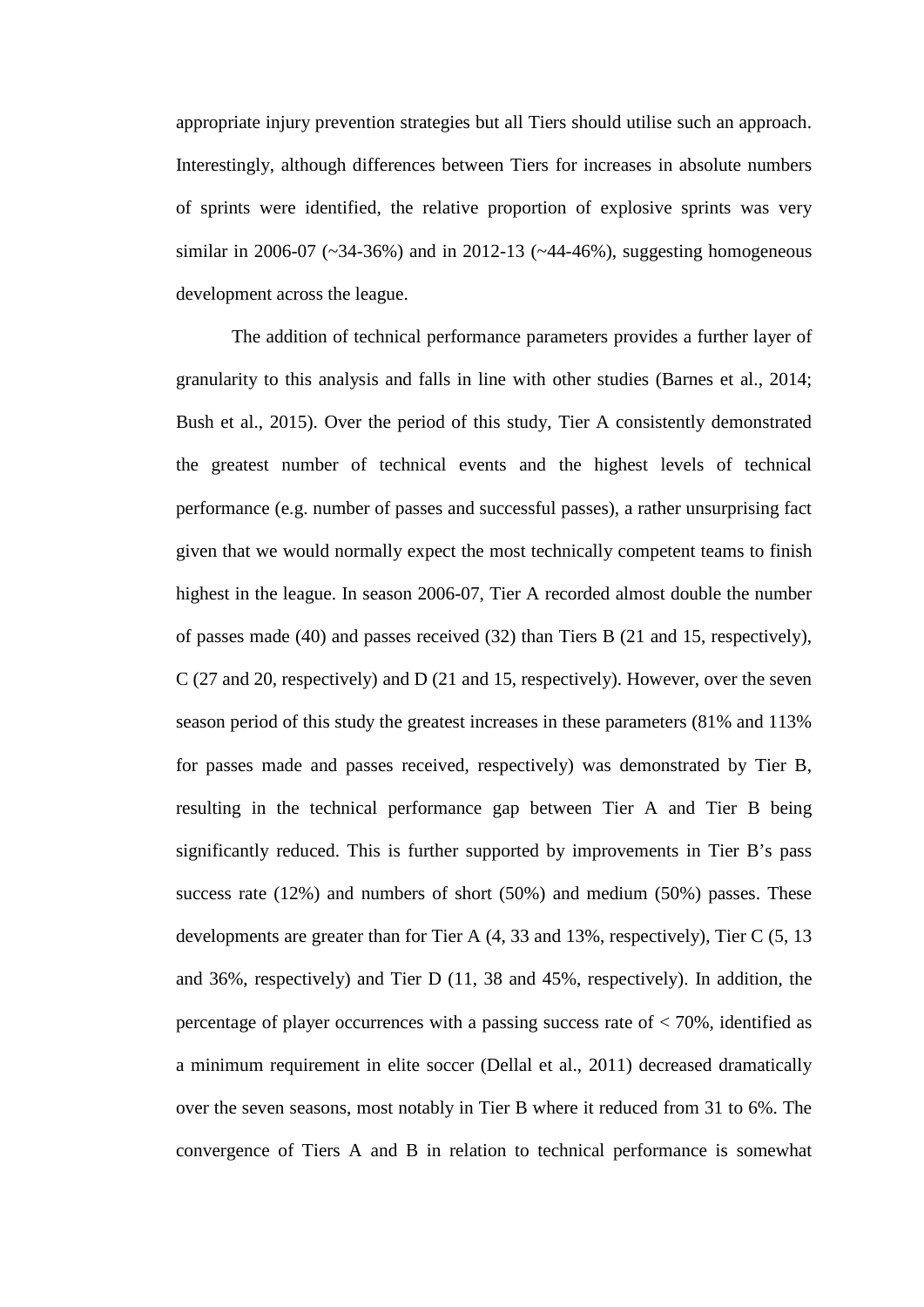mirrored with the lower Tiers, with the improvements in technical performance for Tier D being greater than that for Tier C.

A global measure of performance evolution of the different sub-components within the EPL is the average points scored by teams finishing in individual Tiers. It is interesting to note that these trends very closely mirror those observed for the physical and technical metrics, with a convergence of points accumulated in Tiers A and B, and of Tiers C and D. Indeed, teams finishing in Tier A have accrued on average 0.4 points less season-on-season, with those finishing in Tier B amassing 0.3 points more. Similarly, Tier C clubs won 0.3 points per season less whilst those in Tier D accrued 0.2 points more. Whilst it would be naïve to assume that these relationships are causative, the association is nevertheless of great interest and perhaps worthy of further investigation. It is also important to note that if Tier B is closing the gap on Tier A, this may also mean a widened gap between Tiers B and C which may have implications for clubs with aspirations of breaking into the European positions. In summary, the net result of these observations reveals a league which is evolving both physically and technically, but one in which the greatest pace of change has occurred in teams finishing between  $5<sup>th</sup>$  and  $8<sup>th</sup>$  place.

# **Acknowledgements**

Thanks to Prozone Sports for providing access to the data used in this study.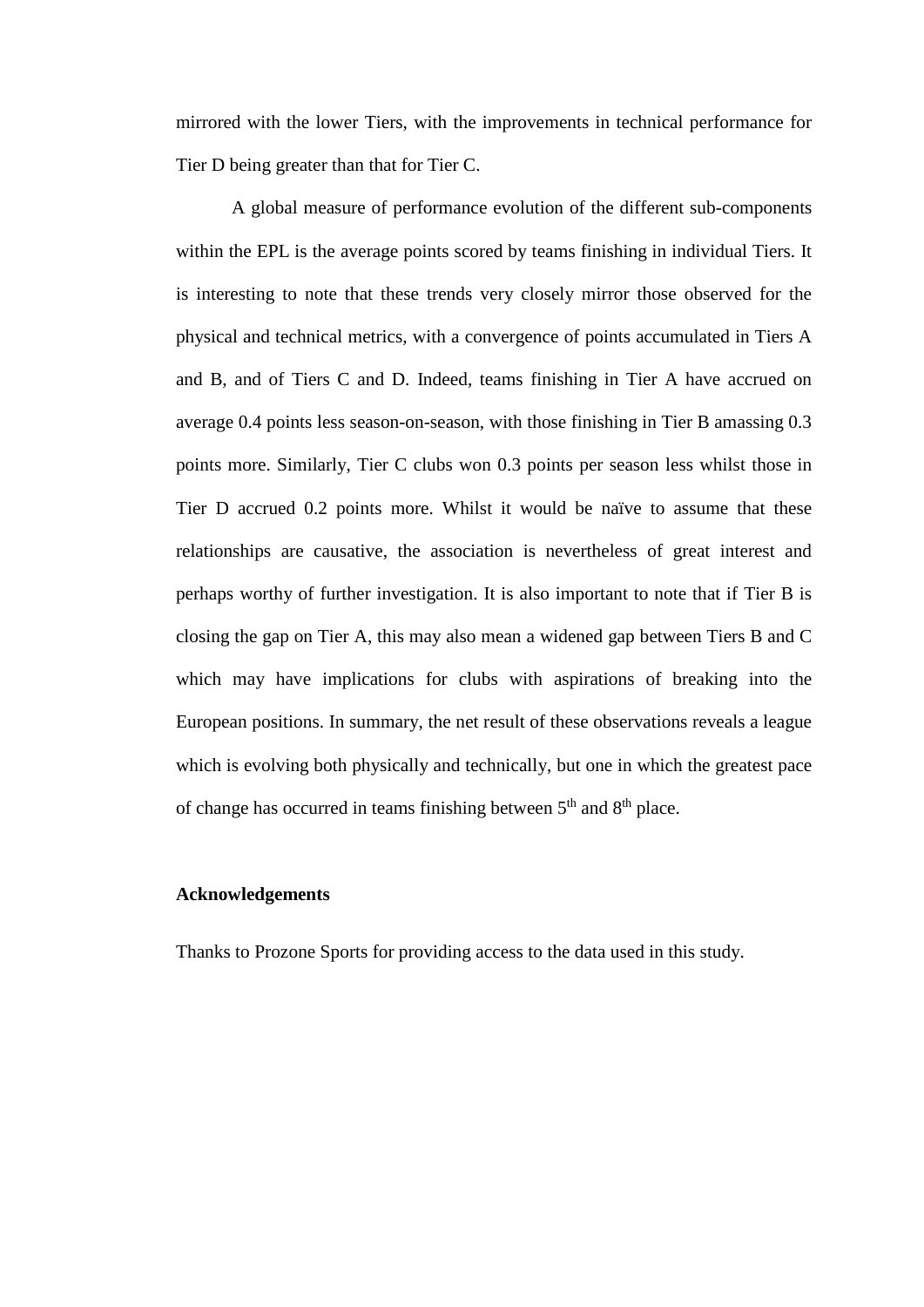#### **References**

Andersson, H., Ekblom, B., & Krustrup, P. (2008). Elite football on artificial turf versus natural grass: movement patterns, technical standards, and player impressions. *Journal of Sports Sciences*, *26*(2), 113–22.

Apor, P. (1988). Successful Formulae for Fitness Testing. In T. Reilly, A. Lees, K. Davids, & W. Murphy (Eds.), *Science and Football* (pp. 95–107). Abingdon, UK: Routledge.

Barnes, C., Archer, D., Hogg, B., Bush, M., & Bradley, P. S. (2014). The Evolution of Physical and Technical Performance Parameters in the English Premier League. *International Journal of Sports Medicine*, *35*(13), 1095-1100.

Batterham, A. M., & Hopkins, W. G. (2006). Making meaningful inferences about magnitudes. *International Journal of Sports Physiology and Performance*, *1*(1), 50– 57.

Bradley, P. S., Carling, C., Archer, D., Roberts, J., Dodds, A., Di Mascio, M., … Krustrup, P. (2011). The effect of playing formation on high-intensity running and technical profiles in English FA Premier League soccer matches. *Journal of Sports Sciences*, *29*(8), 821–830.

Bradley, P. S., Carling, C., Diaz, A. G., Hood, P., Barnes, C., Ade, J., … Mohr, M. (2013). Match performance and physical capacity of players in the top three competitive standards of English professional soccer. *Human Movement Science*, *32*(4), 808–821.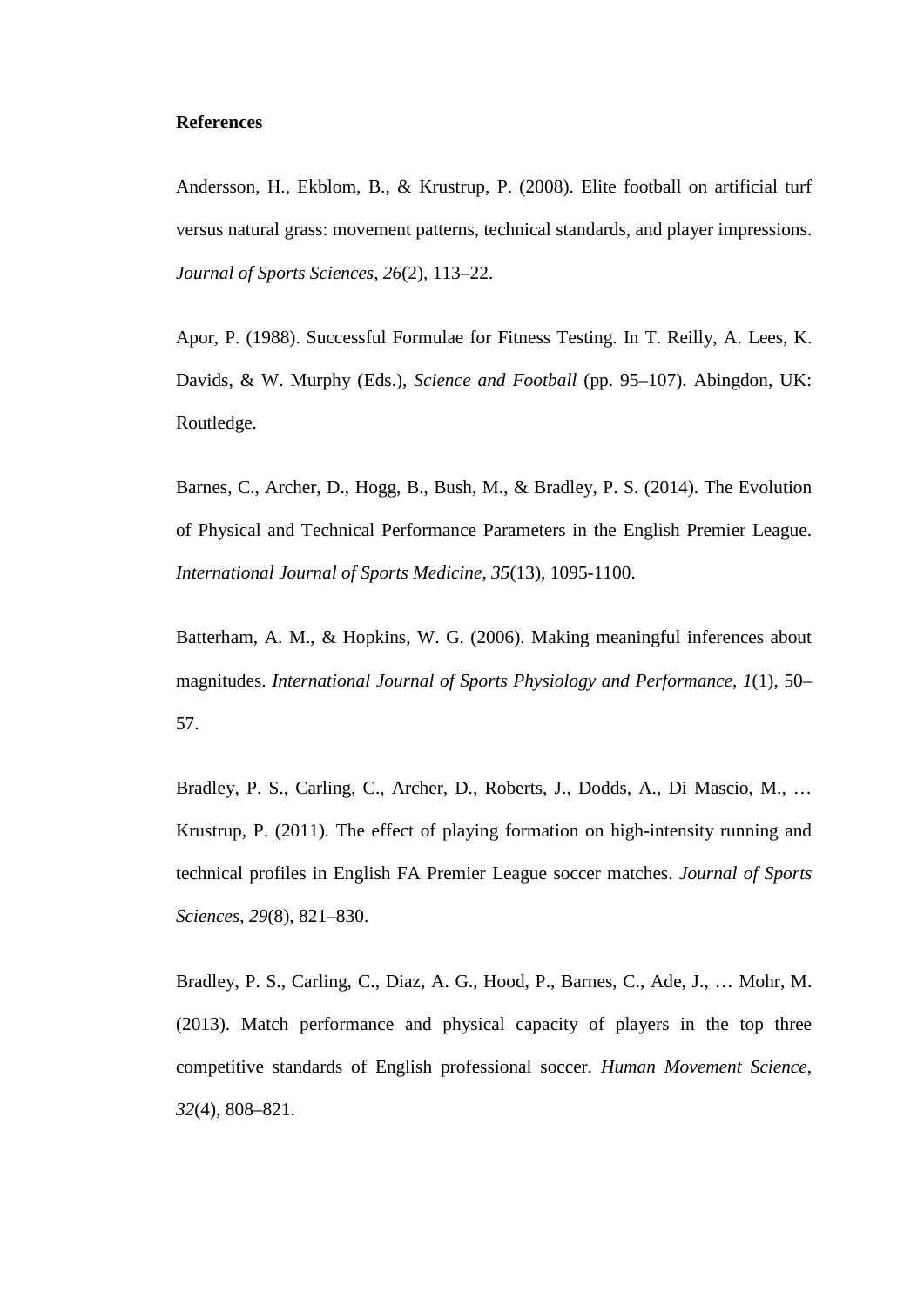Bradley, P. S., Dellal, A., Mohr, M., Castellano, J., & Wilkie, A. (2014). Gender differences in match performance characteristics of soccer players competing in the UEFA Champions League. *Human Movement Science*, *33*(1), 159–71.

Bradley, P. S., & Noakes, T. D. (2013). Match running performance fluctuations in elite soccer: indicative of fatigue, pacing or situational influences? *Journal of Sports Sciences*, *31*(15), 1627–38.

Bradley, P. S., O'Donoghue, P., Wooster, B., & Tordoff, P. (2007). The reliability of Prozone MatchViewer: a video-based technical performance analysis system. *International Journal of Performance Analysis in Sport*, *7* (3), 117–129.

Bradley, P. S., Sheldon, W., Wooster, B., Olsen, P., Boanas, P., & Krustrup, P. (2009). High-intensity running in English FA Premier League soccer matches. *Journal of Sports Sciences*, *27*(2), 159–168.

Bush, M., Barnes, C., Archer, D., Hogg, B., & Bradley, P. S. (2015). Evolution of Match Performance Parameters for Various Playing Positions in the English Premier League. *Human Movement Science*, *39*(1), 1–11.

Bush, M., Archer, D., Hogg, B., & Bradley, P. S. (2015). Fcators Influencing Physical and Technical Variability in the English Premier League. *International Journal of Sports Physiology and Performance*, (Epub ahead of print).

Carling, C. (2013). Interpreting Physical Performance in Professional Soccer Match-Play: Should We be More Pragmatic in Our Approach? *Sports Medicine*, *43*(8), 655– 663.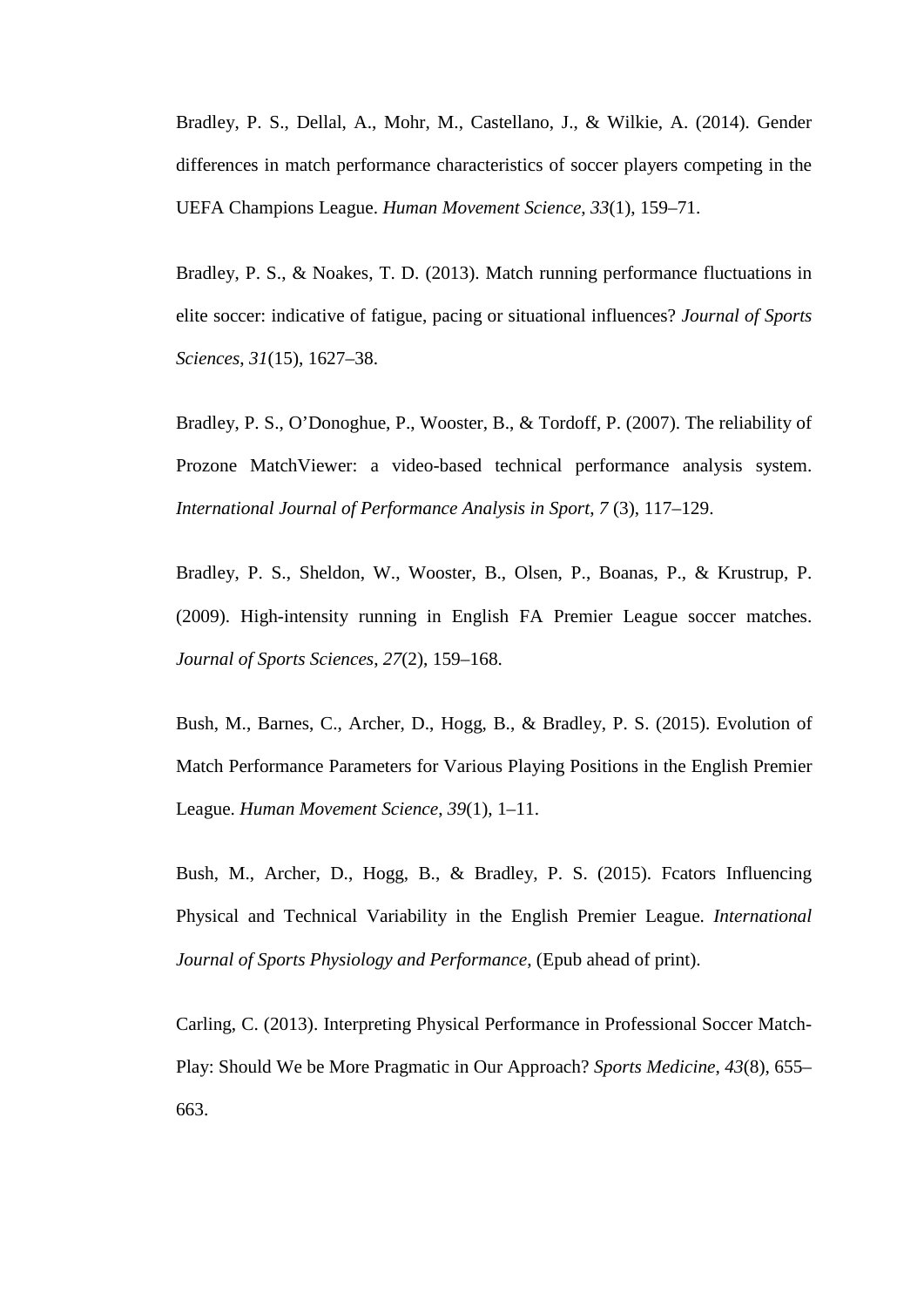Carling, C., & Bloomfield, J. (2010). The effect of an early dismissal on player work-rate in a professional soccer match. *Journal of Science and Medicine in Sport*, *13*(1), 126–128.

Carling, C., & Dupont, G. (2011). Are declines in physical performance associated with a reduction in skill-related performance during professional soccer match-play? *Journal of Sports Sciences*, *29*(1), 63–71.

Castellano, J., Blanco-Villasenor, A., & Alvarez, D.. (2011). Contextual variables and time-motion analysis in soccer. *International Journal of Sports Medicine*, *32*(6), 415–421.

Dellal, A., Chamari, K., Wong, D.P., Ahmaidi, S., Keller, D., Barros, R., Bisciotti G.N., & Carling C. (2011). Comparison of physical and technical performance in European soccer match-play: FA Premier League and La Liga. *European Journal of Sport Science*, *11*(1): 51–59.

Deloitte. (2013). *Annual Review of Football Finance*. Retrieved from www.deloitte.co.uk/sportsbusinessgroup.

Di Salvo, V., Baron, R., Tschan, H., Calderon Montero, F. J., Bachl, N., & Pigozzi, F. (2007). Performance characteristics according to playing position in elite soccer. *International Journal of Sports Medicine*, *28*(3), 222–227.

Di Salvo, V., Collins, A., McNeill, B., & Cardinale, M. (2006). Validation of Prozone: A new video-based performance analysis system. *International Journal of Performance Analysis in Sport*, *6*(1), 108–119.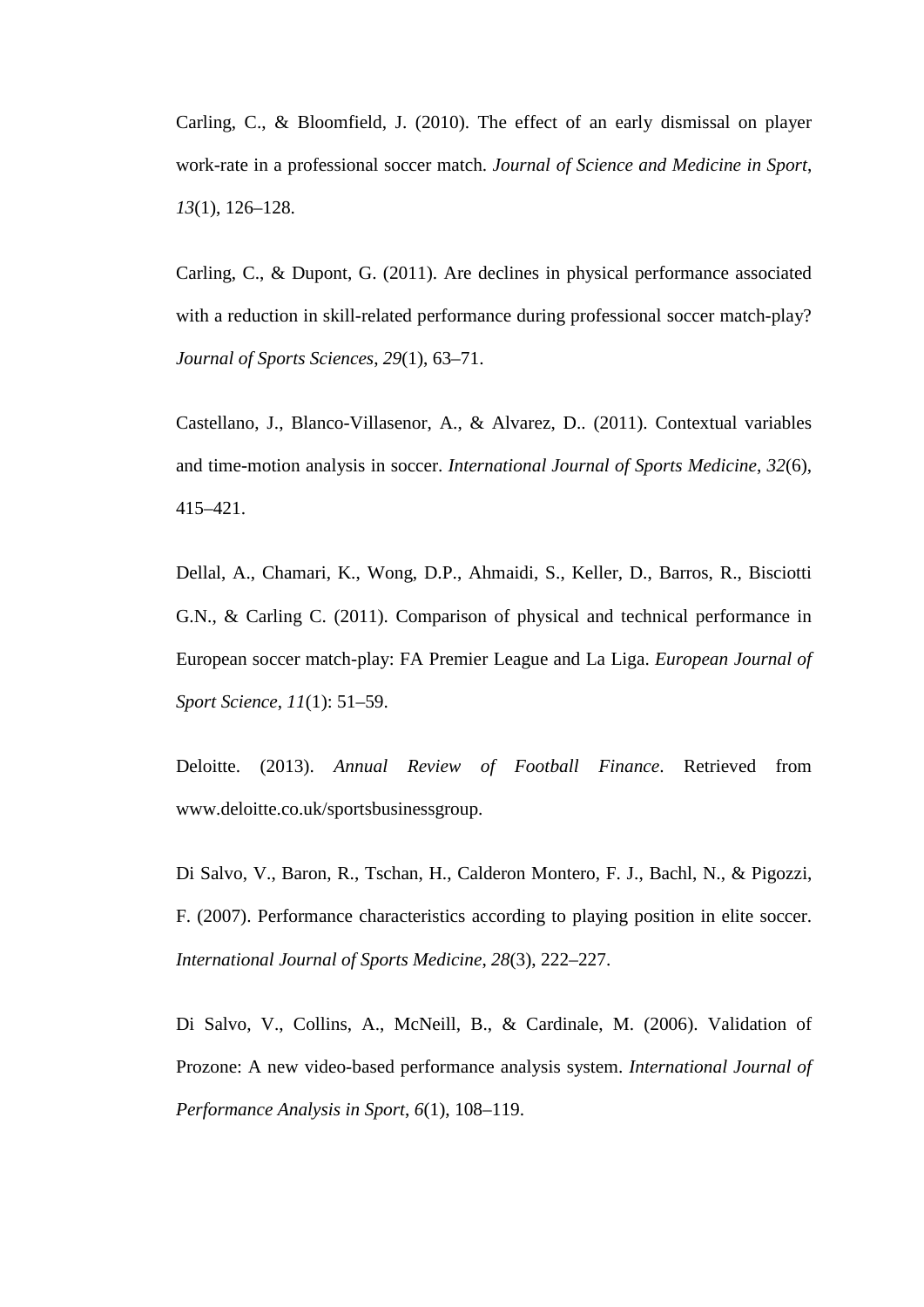Di Salvo, V., Gregson, W., Atkinson, G., Tordoff, P., & Drust, B. (2009). Analysis of High Intensity Activity in Premier League Soccer. *International Journal of Sports Medicine*, *30*(3), 205–212.

Gregson, W., Drust, B., Atkinson, G., & Di Salvo, V. (2010). Match-to-match variability of high-speed activities in premier league soccer. *International Journal of Sports Medicine*, *31*(4), 237–242.

Hughes, M., Caudrelier, T., James, N., Donnelly, I., Kirkbride, A., & Duschesne, C. (2012). Moneyball and soccer - an analysis of the key performance indicators of elite male soccer players by position. *Journal of Human Sport and Exercise*, *7*(2), 402– 412.

Krustrup, P., Mohr, M., Amstrup, T., Rysgaard, T., Johansen, J., Steensberg, A., … Bangsbo, J. (2003). The yo-yo intermittent recovery test:physiological response, reliability and validity. *Medicine and Science in Sports and Exercise*, *35*(4), 697– 705.

Krustrup, P., Mohr, M., Ellingsgaard, H., & Bangsbo, J. (2005). Physical demands during an elite female soccer game: importance of training status. *Medicine and Science in Sports and Exercise*, *37*(7), 1242–1248.

Mohr, M., Krustrup, P., & Bangsbo, J. (2003). Match performance of high-standard soccer players with special reference to development of fatigue. *Journal of Sports Sciences*, *21*(7), 519–528.

Mohr, M., Nybo, L., Grantham, J., & Racinais, S. (2012). Physiological responses and physical performance during football in the heat. *PloS One*, *7*(6), e39202.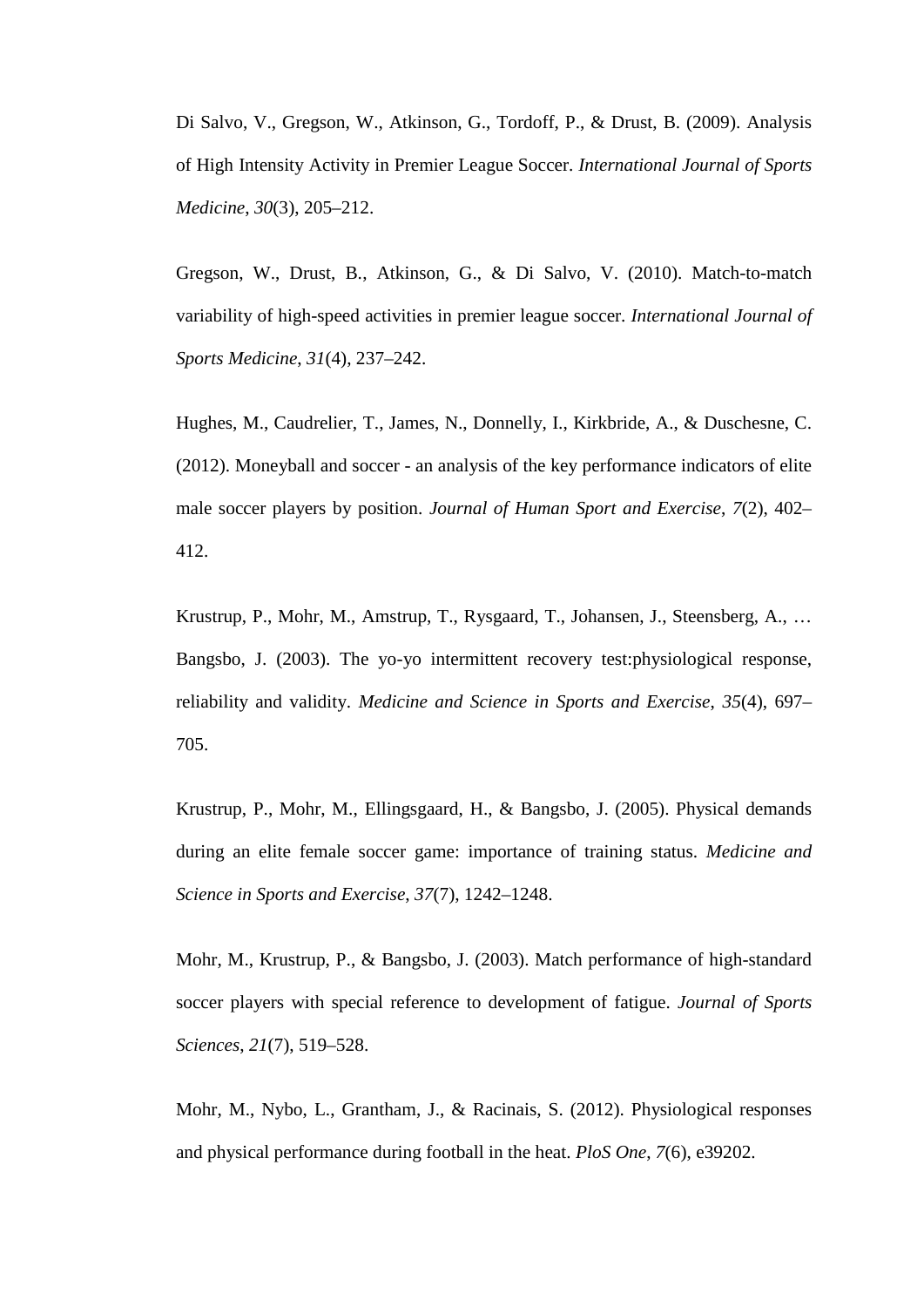Norton, K. I., Craig, N. P., & Olds, T. S. (1999). The evolution of Australian football. *Journal of Science and Medicine in Sport*, *2*(4), 389–404.

Oberstone, J. (2009). Differentiating the Top English Premier League Football Clubs from the Rest of the Pack: Identifying the Keys to Success. *Journal of Quantitative Analysis in Sports*, *5*(3), 1-27.

Paul, D.J., Bradley, P.S. & Nassis, G.P. (2015). Factors affecting match running performance of elite soccer players: shedding some light on the complexity. *International Journal of Sports Physiology and Performance*, *10*(4), 516-519.

Petersen, J., Thorborg, K., Nielsen, M. B., Budtz-Jørgensen, E., & Hölmich, P. (2011). Preventive effect of eccentric training on acute hamstring injuries in men's soccer: a cluster-randomized controlled trial. *The American Journal of Sports Medicine*, *39*(11), 2296–303.

Rampinini, E., Coutts, A J., Castagna, C., Sassi, R., & Impellizzeri, F. M. (2007). Variation in top level soccer match performance. *International Journal of Sports Medicine*, *28*(12), 1018–1024.

Rampinini, E., Impellizzeri, F., Castagna, C., Coutts, A., & Wisløff, U. (2009). Technical performance during soccer matches of the Italian Serie A league: Effect of fatigue and competitive level. *Journal of Science and Medicine in Sport*, *12*(1), 227– 233.

Rampinini, E., Impellizzeri, F. M., Castagna, C., Azzalin, A., Ferrari Bravo, D., & Wisløff, U. (2008). Effect of match-related fatigue on short-passing ability in young soccer players. *Medicine and Science in Sports and Exercise*, *40*(5), 934–942.